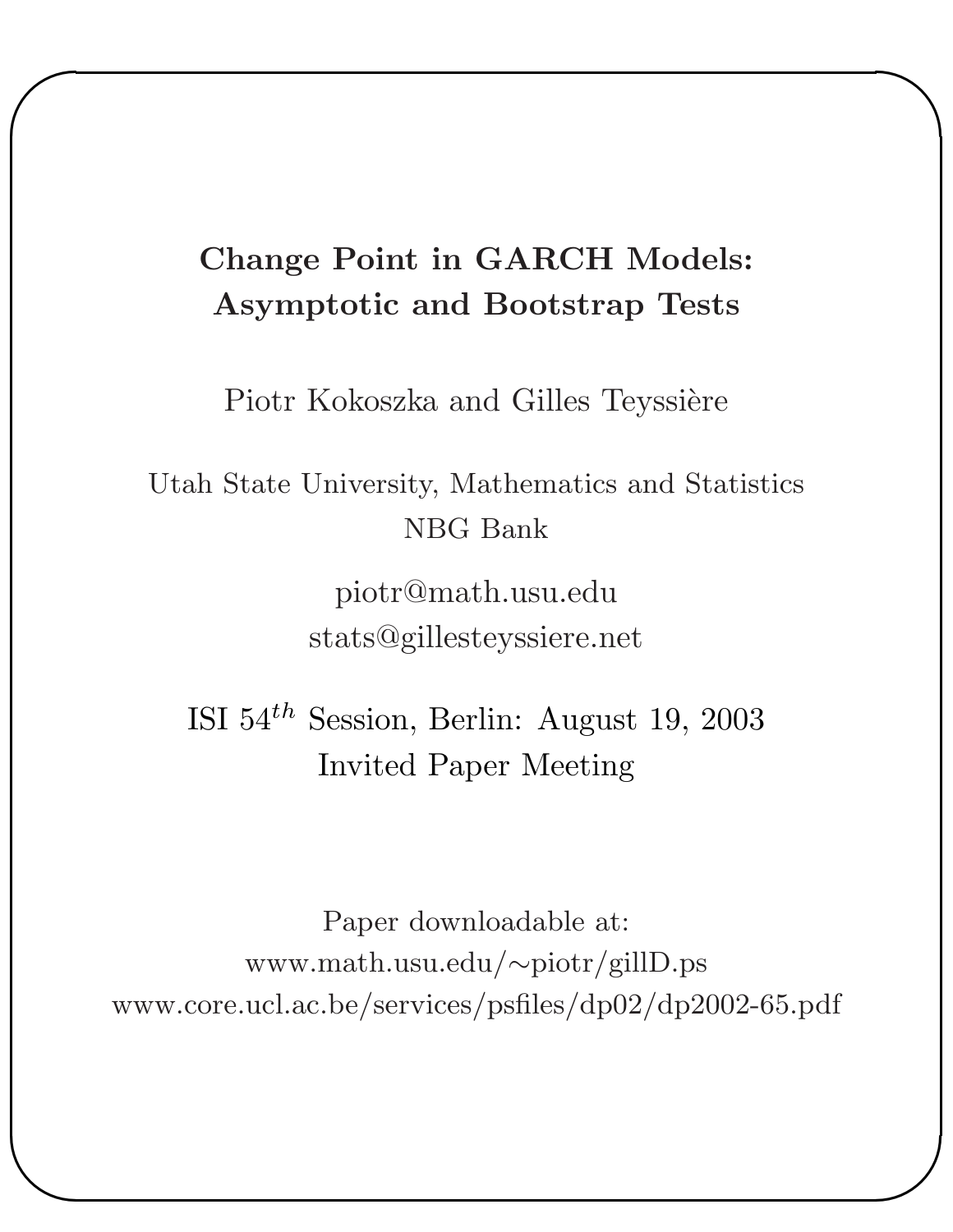#### Organization of the presentation

- Change-point in the GARCH process:
	- Change in the parameters of the process,
	- Change in the distribution of the innovations.
- Tests based on the empirical process of squared residuals,
- Test based on the Generalized likelihood ratio principle,
- Competing tests,

✫

✬

• Application to series of financial returns.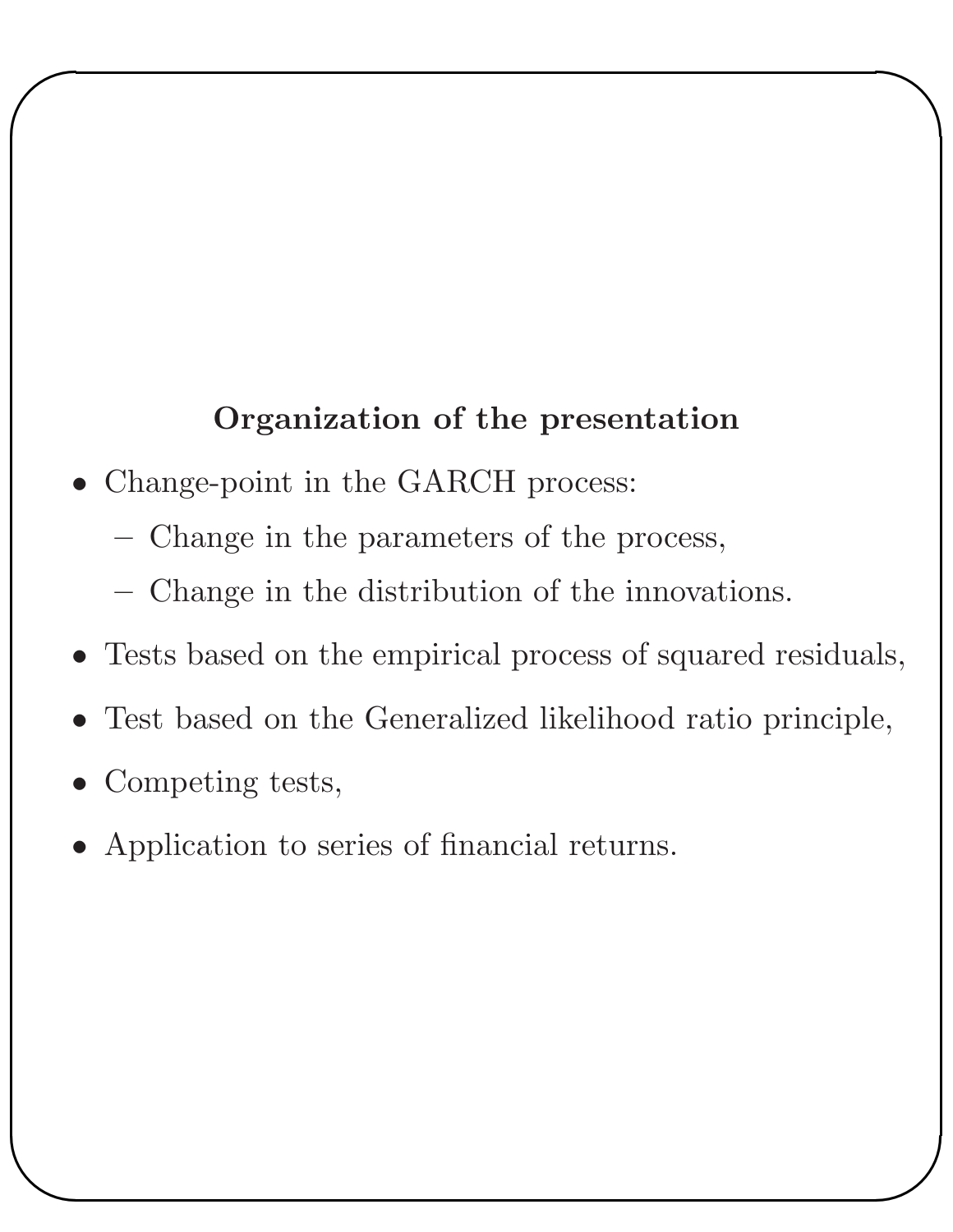Framework: GARCH(p,q) processes

✬

✫

$$
R_t = \sigma_t \varepsilon_t, \quad E(\varepsilon_t) = 0, \quad \text{Var}(\varepsilon_t) = 1,
$$
  

$$
\sigma_t^2 = \omega + \sum_{j=1}^p \beta_j \sigma_{t-j}^2 + \sum_{j=1}^q \alpha_j \varepsilon_{t-j}^2,
$$

## Non-homogeneous  $\textbf{GARCH}(p,q)$  process: Change in the parameters at time  $t_0$

$$
\sigma_t^2 = \omega + \sum_{j=1}^p \beta_j \sigma_{t-j}^2 + \sum_{j=1}^q \alpha_j \varepsilon_{t-j}^2, \quad t = 1, \dots, t_0,
$$
  

$$
\sigma_t^2 = \omega^* + \sum_{j=1}^p \beta_j^* \sigma_{t-j}^2 + \sum_{j=1}^q \alpha_j^* \varepsilon_{t-j}^2, \quad t = t_0 + 1, \dots, T
$$
  

$$
\omega \neq \omega^* \text{ or } \alpha_j \neq \alpha_j^* \text{ or } \beta_j \neq \beta_j^*, \quad \text{for some } j.
$$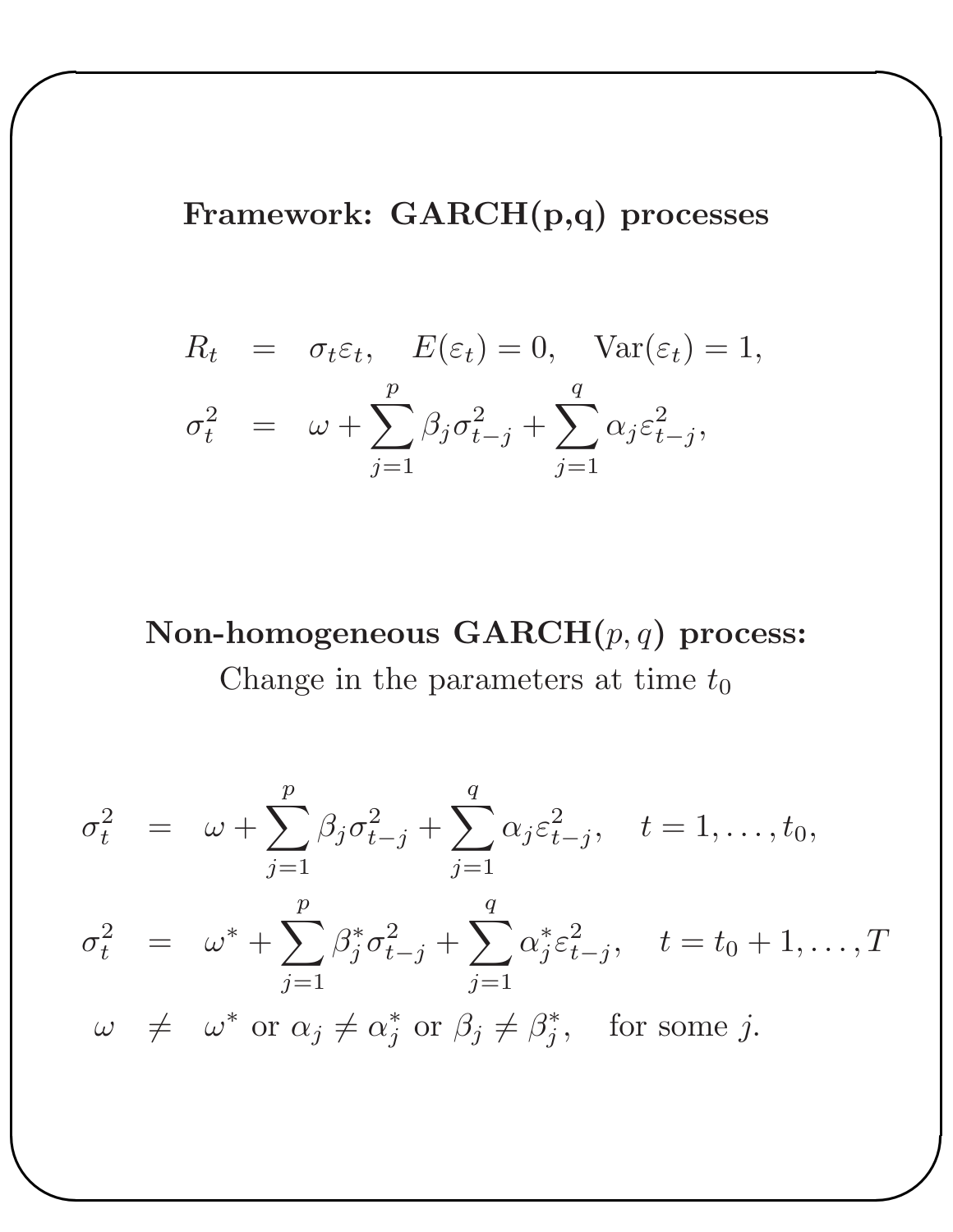Non-homogeneous  $\text{GARCH}(p, q)$  process: Change in the distribution of the innovations at time  $t_0$ 

✬

✫

$$
R_t = \sigma_t \varepsilon_t,
$$
  
\n
$$
\sigma_t^2 = \omega + \sum_{j=1}^p \beta_j \sigma_{t-j}^2 + \sum_{j=1}^q \alpha_j \varepsilon_{t-j}^2,
$$
  
\n
$$
\varepsilon_t \sim D_1(0,1) \quad t = 1, ..., t_0,
$$
  
\n
$$
\varepsilon_t \sim D_2(0,1) \quad t = t_0 + 1, ..., T.
$$

Remark: We consider here the case of a single change–point.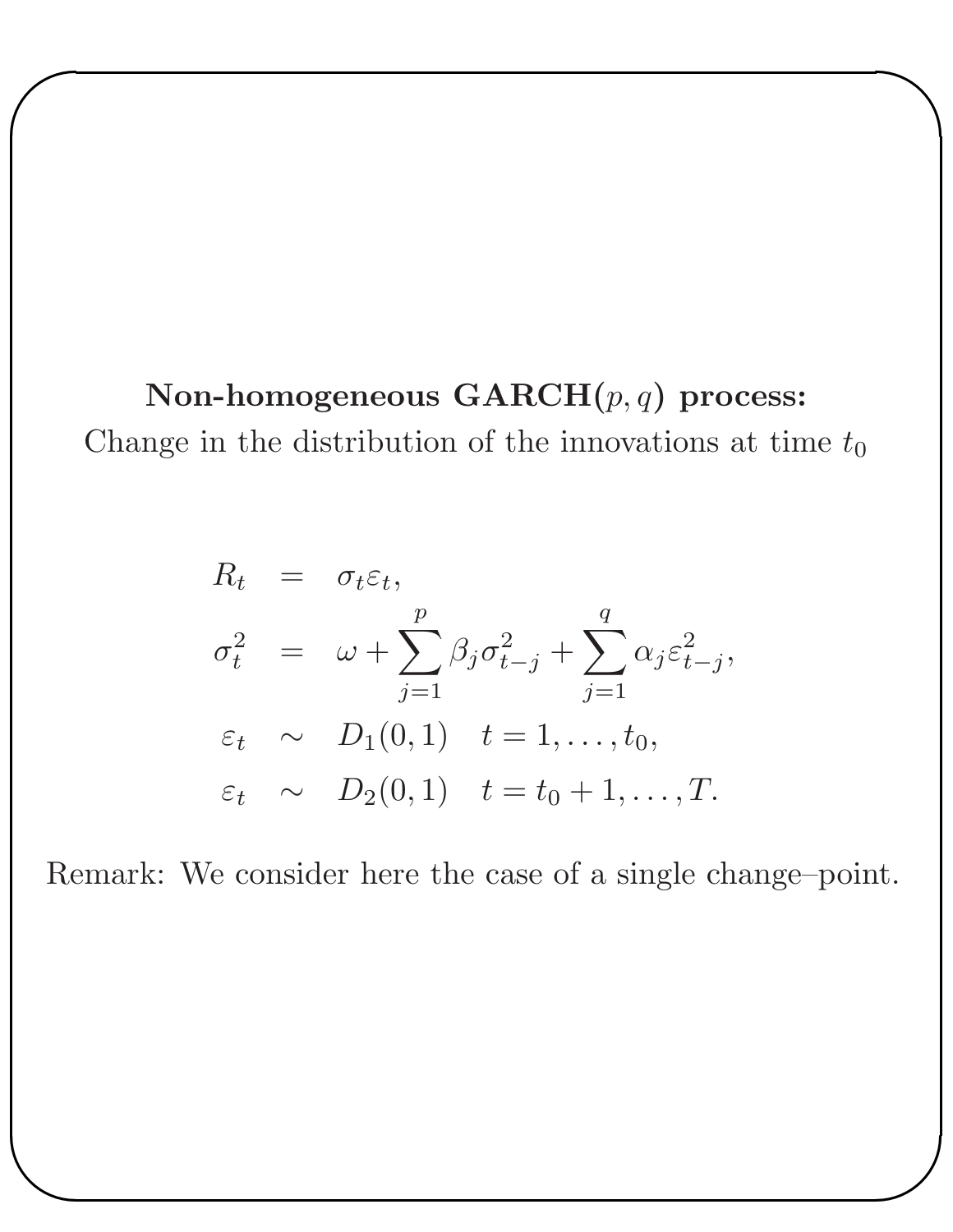#### Case studied

We consider a GARCH $(1,1)$  process, i.e.,

✬

✫

$$
R_t = \sigma_t \varepsilon_t, \quad E(\varepsilon_t) = 0, \quad \text{Var}(\varepsilon_t) = 1,
$$
  

$$
\sigma_t^2 = \omega + \beta \sigma_{t-1}^2 + \alpha \varepsilon_{t-1}^2.
$$

We are interested in the change in the unconditional variance of the process, i.e.,  $\omega/(1-\beta-\alpha)$ , since:

- the magnitude of the change in this unconditional variance, implied by the changes of the parameters  $\alpha, \beta, \omega$ , affects the power of the tests considered here,
- the degree of long range dependence in asset price volatilities might be the consequence of a change in the unconditional variance of the volatility process; the intensity of strong dependence positively depends on the magnitude of this change (see the works by Mikosch and Stărică).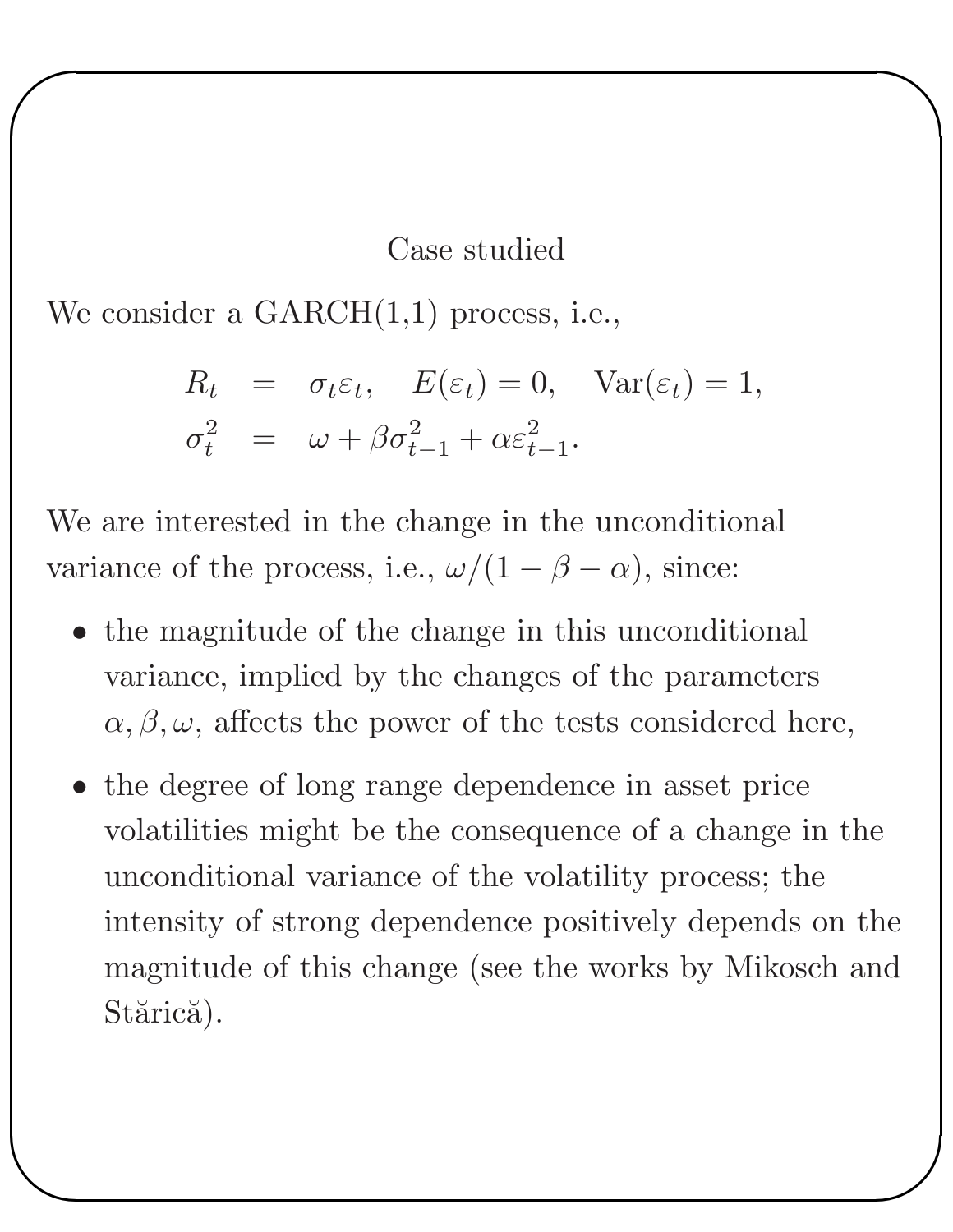## Tests based on the sequential empirical process of squared residuals

Sequential empirical process:

✬

✫

$$
\hat{K}_T(s,t) = T^{-1/2} \sum_{1 \le i \le [Ts]} \left[ \mathbf{I} \left\{ \hat{\varepsilon}_i^2 \le t \right\} - F(t) \right], \quad 0 < s \le 1.
$$

As s increases from 0 to 1, this process "looks" at all potential change–points.

Proposed tests are based on the process:

$$
\hat{\mathcal{K}}_T(s,t) = \sqrt{T} \frac{[Ts]}{T} \left( 1 - \frac{[Ts]}{T} \right) \left( \hat{F}_{[Ts]}(t) - \hat{F}_{T-[Ts]}^*(t) \right),
$$

where 
$$
\hat{F}_{[Ts]}(t) = \frac{1}{[Ts]} \sum_{1 \le i \le [Ts]} \mathbf{I} \{\hat{\varepsilon}_i^2 \le t\}
$$

 $F_T^*$  $T_{T-[Ts]}(t)$  is defined analogously using the residuals with indexes larger than  $[Ts]$ .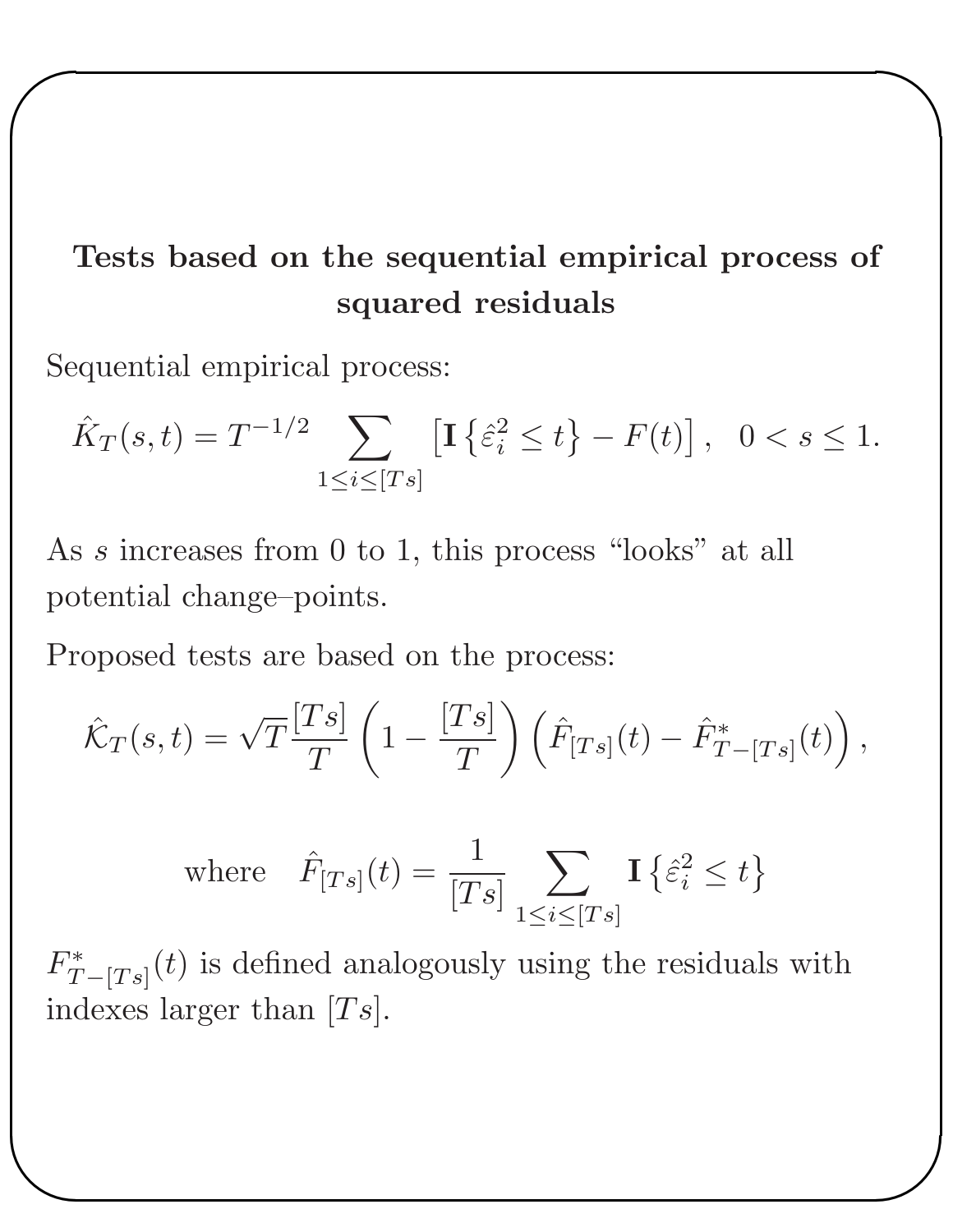# Tests based on the sequential empirical process of squared residuals (cont.)

### Define

✫

✬

$$
\hat{\mathcal{K}}(k,t) = \sqrt{T} \frac{k}{T} \left( 1 - \frac{k}{T} \right) \left| \hat{F}_k(t) - \hat{F}_k^*(t) \right|,
$$

where 
$$
\hat{F}_k(t) = \frac{1}{k} \# \{ i \le k : \hat{\varepsilon}_i^2 \le t \},
$$
  
\n $\hat{F}_k^*(t) = \frac{1}{T - k} \# \{ i > k : \hat{\varepsilon}_i^2 \le t \}.$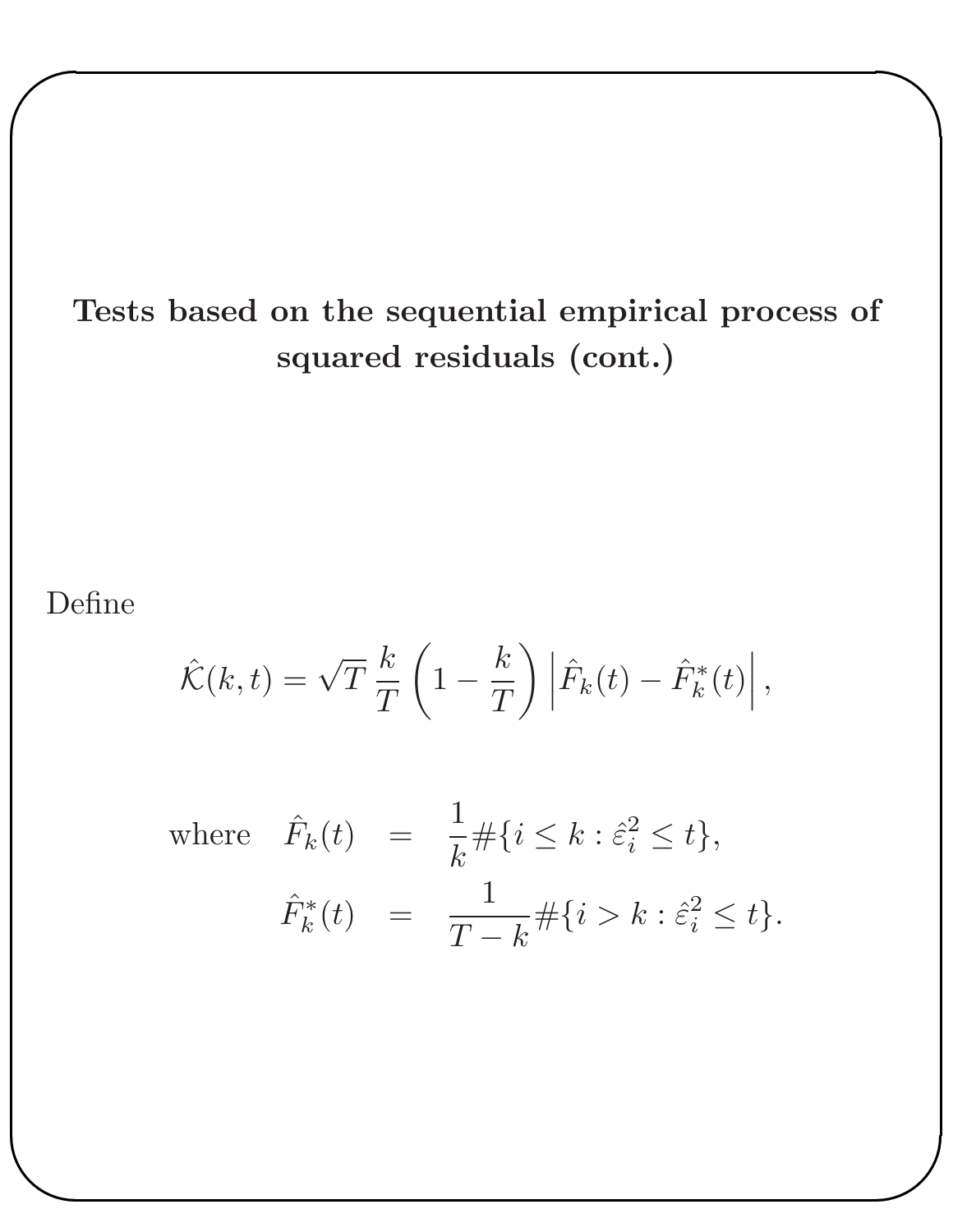#### Cramér–von Mises type statistic

From the results in Horváth et al. (2001), for large  $T$  the  $Cramér - von Mises statistic defined as$ 

✬

✫

$$
\hat{B} := \int_0^1 \left\{ \frac{1}{T} \sum_{i=1}^T [\hat{\mathcal{K}}([Ts], \hat{\varepsilon}_i^2)]^2 \right\} ds
$$

has approximately the following asymptotic distribution:

$$
\hat{B} \sim B := \int_0^1 \int_0^1 \mathcal{K}^2(s, u) du ds,
$$

where  $K$  is the "tied-down" Kiefer process. The critical values for B can be derived from Blum, Kiefer and Rosenblatt (1961).

| $\alpha$ | $q(\alpha)$ | $\alpha$ | $q(\alpha)$ |
|----------|-------------|----------|-------------|
| 0.1      | 0.04694     | 0.005    | 0.09960     |
| 0.05     | 0.05839     | 0.001    | 0.12976     |
| 0.01     | 0.08685     | 0.0005   | 0.14290     |

Table 1: Upper quantiles of B;  $P(B > q(\alpha)) = \alpha$ .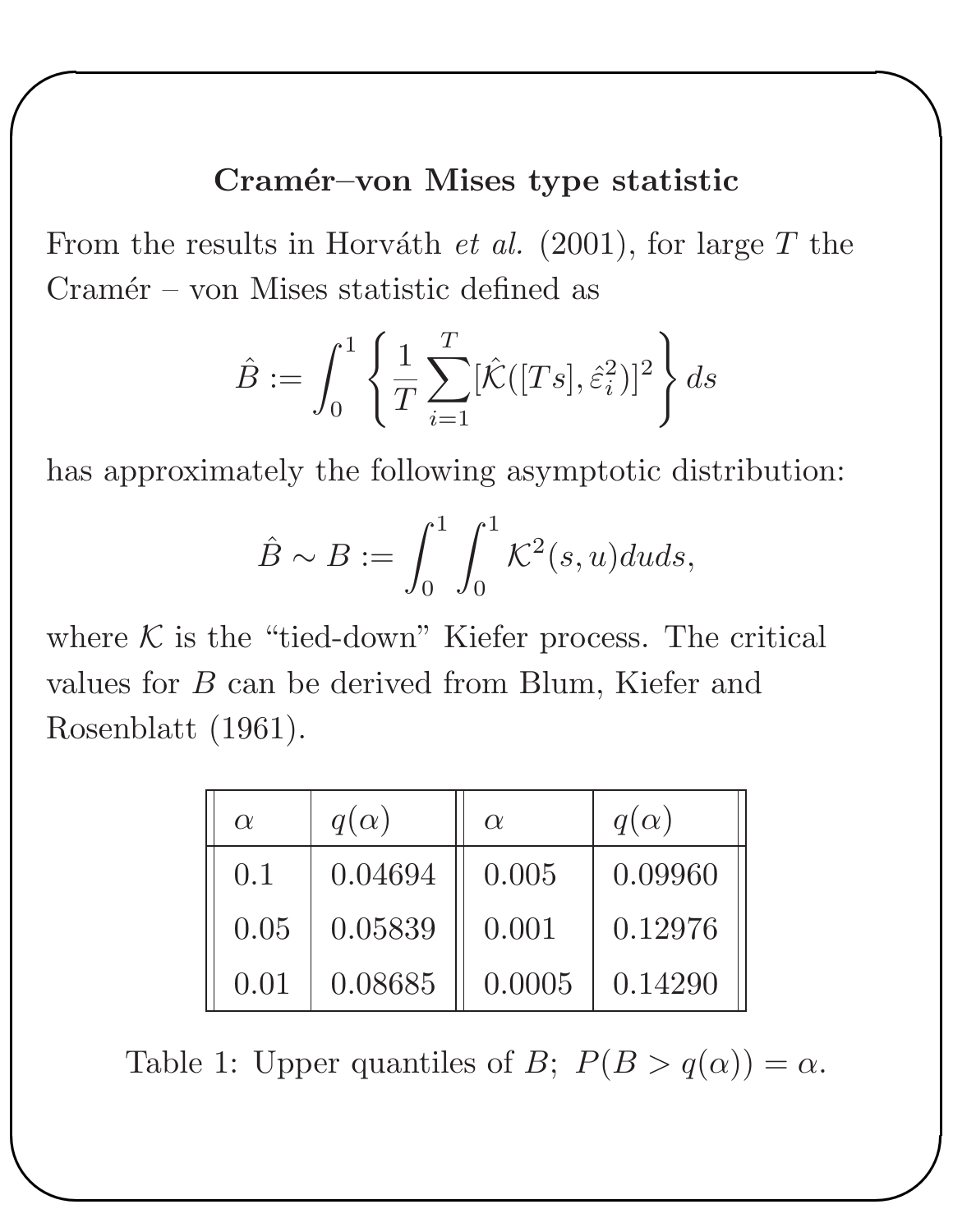#### Kolmogorov-Smirnov type statistic

✬

✫

$$
\hat{M}_T = \sup_{0 \le t \le \infty} \max_{1 \le k \le T} |\hat{K}_T(k, t)| = \max_{1 \le k \le T} \max_{1 \le j \le T} |\hat{K}_T(k, \hat{\varepsilon}_j^2)|
$$

Asymptotic distribution of  $\hat{M}_T$  is the same as for Picard's (1985) generalized Kolmogorov-Smirnov statistic.

| $\alpha$ | $\mathcal{C}$    | $\alpha$                           | $\mathcal{C}$ |
|----------|------------------|------------------------------------|---------------|
|          | $0.10 \pm 0.715$ | $\parallel$ 0.02 $\parallel$ 0.823 |               |
|          | $0.05 \pm 0.772$ | $\parallel$ 0.01   0.874           |               |

Table 2: Asymptotic critical values for the Kolmogorov-Smirnov statistic  $M_T$   $P(\hat{M}_T > c) \sim \alpha$ . Based on Picard (1985).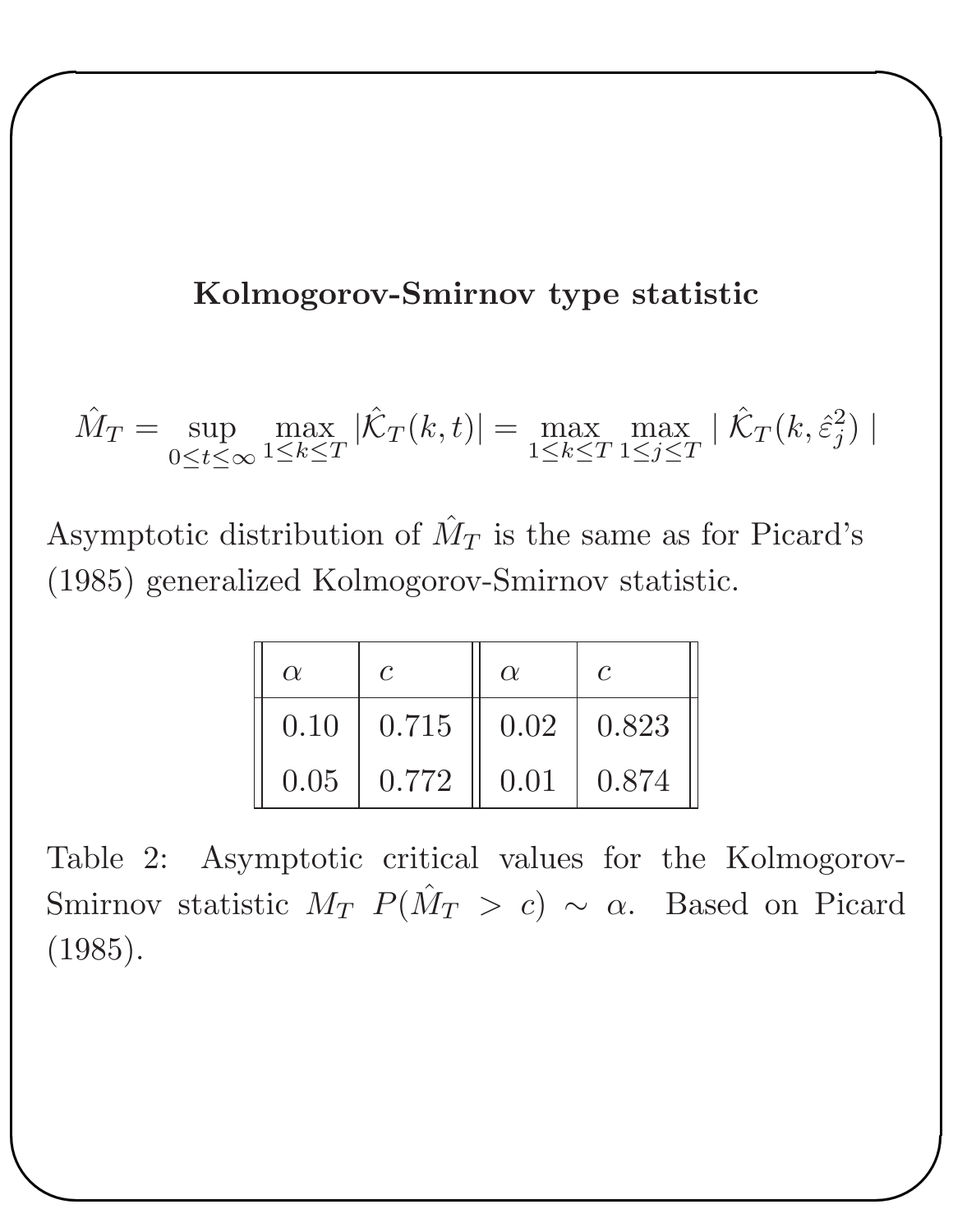#### Generalized Likelihood Ratio tests

Under the null hypothesis, the Data Generating Process (DGP) is:

$$
R_t = \sigma_t \varepsilon_t, \quad \varepsilon_t \sim N(0, \sigma_t^2), \quad \sigma_t^2 = \omega + \beta \sigma_{t-1}^2 + \alpha \varepsilon_{t-1}^2,
$$

Alternative hypothesis: for  $t > t_0$ , the DGP is

 $R_t = \sigma_t \varepsilon_t$ ,  $\varepsilon_t \sim N(0, \sigma_t^2)$ ,  $\sigma_t^2 = \omega^* + \beta^* \sigma_{t-1}^2 + \alpha^* \varepsilon_t^2$  $\frac{2}{t-1}$ where  $\omega^* \neq \omega$ , or  $\beta^* \neq \beta$ , or  $\alpha^* \neq \alpha$ .

The GLR statistic is defined by:

✬

✫

 $\Lambda_{t_0} =$ maximum likelihood under null maximum likelihood if change at  $t_0$ 

.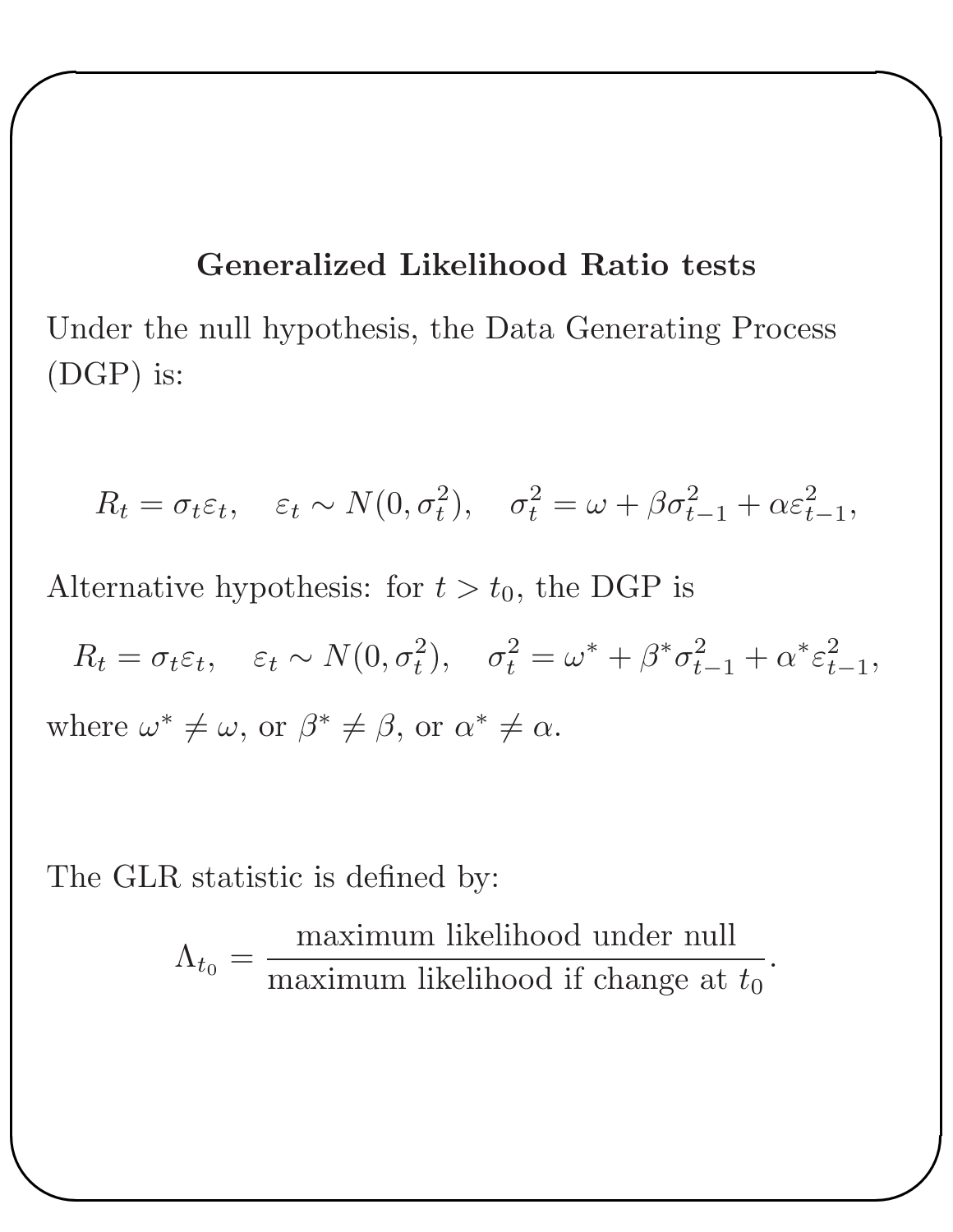#### GLR statistics (cont. 1)

Notations

✫

✬

- $\hat{\omega}$ ,  $\hat{\alpha}$ ,  $\hat{\beta}$ : the estimates based on  $R_1, \ldots, R_T$ ,
- $\tilde{\omega}$ ,  $\tilde{\alpha}$ ,  $\tilde{\beta}$ : the estimates based on  $R_1, \ldots, R_{t_0}$ ,
- $\bar{\omega}$ ,  $\bar{\alpha}$ ,  $\bar{\beta}$ : the estimates based on  $R_{t_0+1}, \ldots, R_T$ .
- Define  $\hat{\sigma}_t^2 = \hat{\omega} + \hat{\beta}\hat{\sigma}_{t-1}^2 + \hat{\alpha}\hat{\varepsilon}_t^2$  $_{t-1}^2,$
- Define  $(\bar{\sigma}_t^2)$  $t^2, \tilde{\sigma}_t^2$  $\hat{t}$ ) analogously to  $\hat{\sigma}^2_t$  $\frac{2}{t}$ .

Since we are considering a Gaussian likelihood function, we have:

$$
-2\ln\Lambda_{t_0} = -\left[\sum_{t=1}^{t_0} (\ln\tilde{\sigma}_t^2 - \ln\hat{\sigma}_t^2) + \sum_{t=t_0+1}^T (\ln\bar{\sigma}_t^2 - \ln\hat{\sigma}_t^2) + \sum_{t=1}^T \frac{\hat{\varepsilon}_t^2}{\hat{\sigma}_t^2} - \sum_{t=1}^{t_0} \frac{\hat{\varepsilon}_t^2}{\tilde{\sigma}_t^2} - \sum_{t=t_0+1}^T \frac{\hat{\varepsilon}_t^2}{\bar{\sigma}_t^2}\right]
$$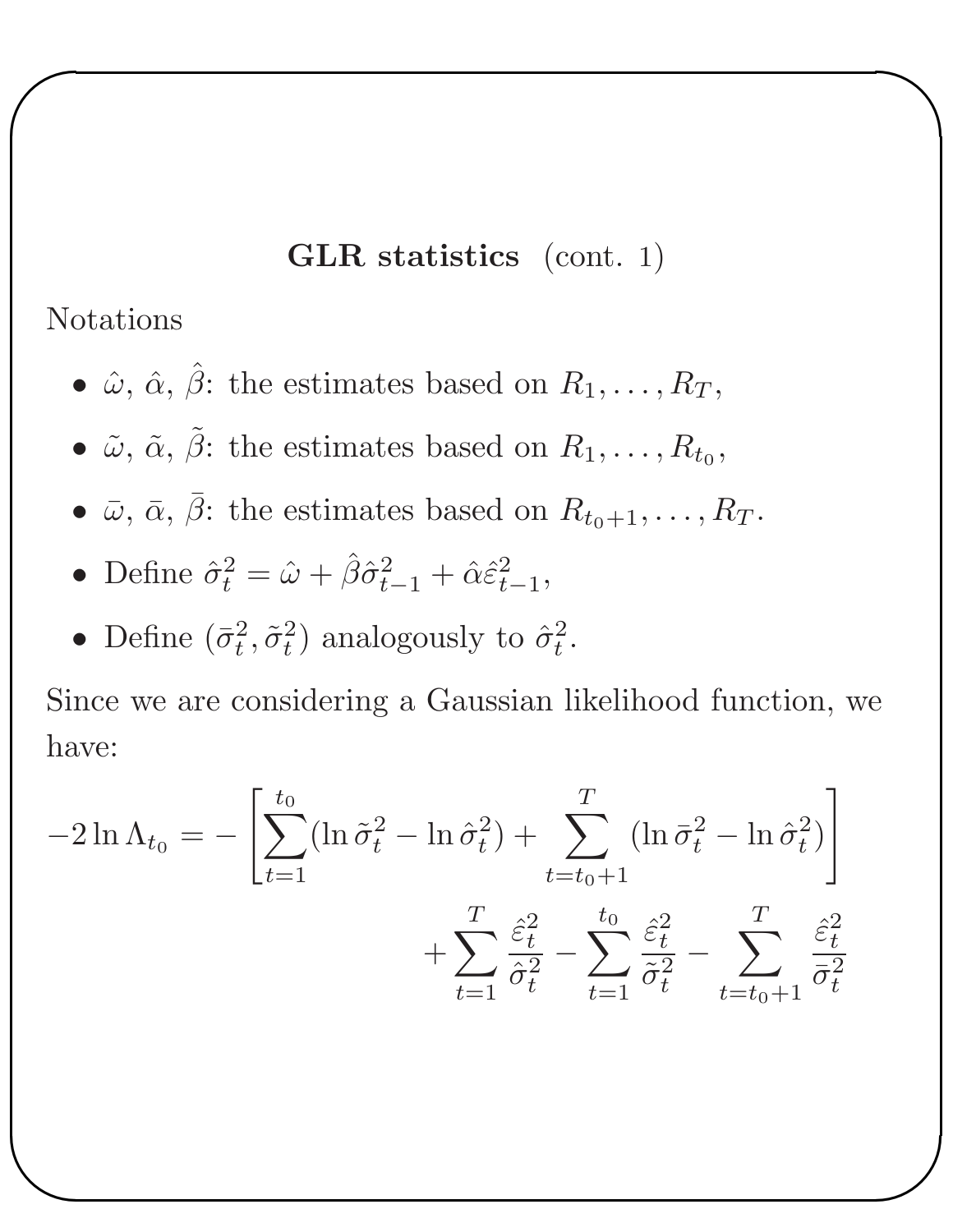#### GLR statistics (cont. 2)

Since the change–point time  $t_0$  is unknown, we consider:

✬

✫

$$
\Lambda_T^* = \max_{1 \le k \le T} -2\ln \Lambda_k
$$

Even if the observations are iid, the statistic  $\Lambda^*_T$  exhibits a very interesting behavior:

- it does not converge to a limiting distribution for any normalizing sequence. Instead it satisfies an Erdös type limit theorem with an exponential type extreme value distribution as the limit,
- From Theorem 1.3.1 of Csörgő and Horváth (1997) that for iid observations with estimated d parameters, the asymptotic size  $\alpha$  test rejects the null hypothesis of no change in parameters if  $\Lambda_T^* > c_n(\alpha)$  where

$$
c_n(\alpha) = \frac{[D_d(\log n) - \log[-\log(1 - \alpha)] + \log 2]^2}{2 \log \log n},
$$

with 
$$
D_d(x) = 2\log x + \frac{d}{2}\log \log x - \log \Gamma\left(\frac{d}{2}\right)
$$
.

Remark: The rate of convergence to this limit is rather slow and the asymptotic critical values typically overestimate the finite sample critical values obtained through simulation; see Gombay and Horváth (1996).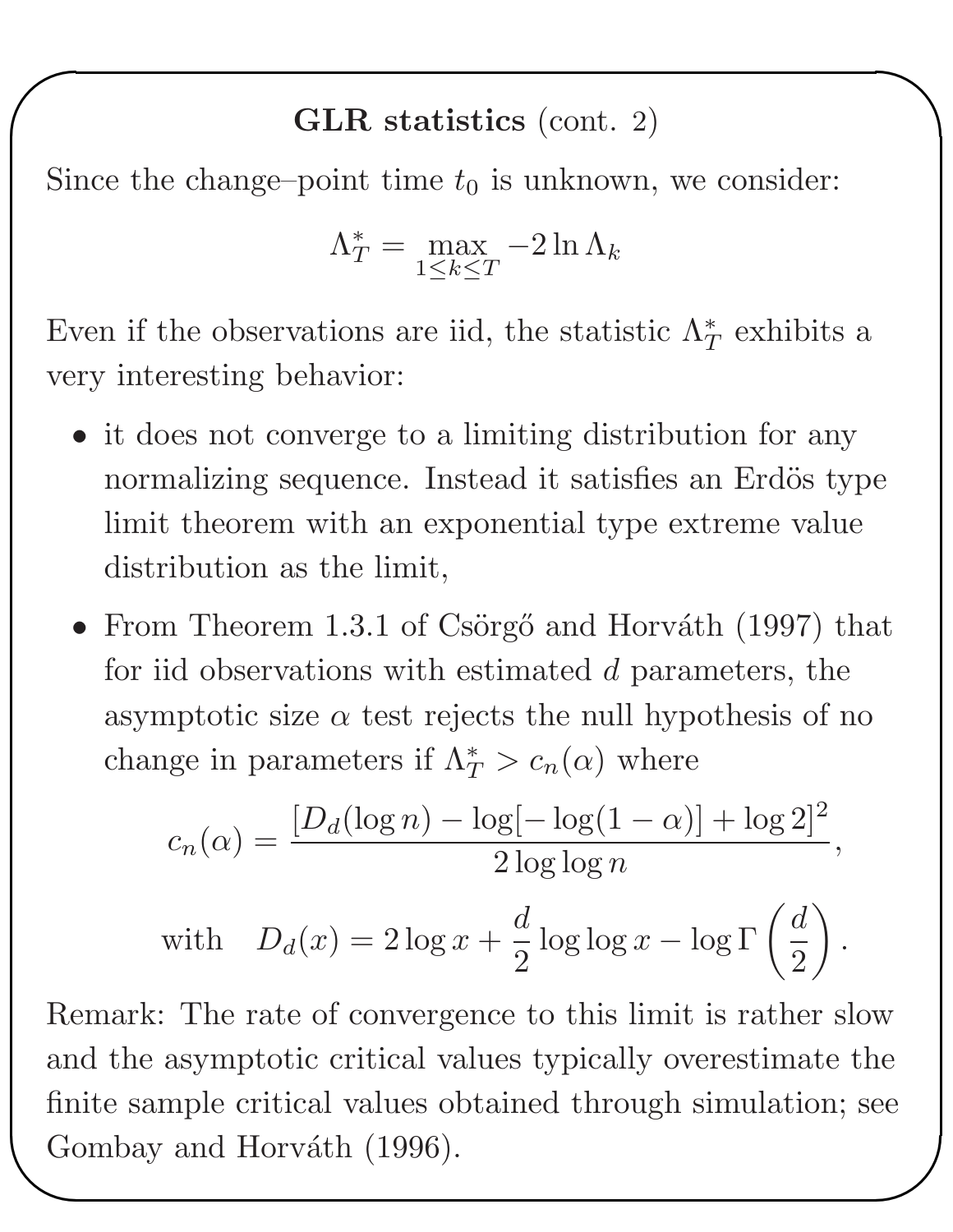#### GLR statistics (cont. 3)

Weighted likelihood ratio statistic based on the process

✬

✫

$$
\{\tau(1-\tau)(-2\ln \Lambda_{[T\tau]}), \ 0 < \tau < 1\}
$$

If observations are independent with a density depending on b parameters, then the above process can be approximated by  $\left\{\sum_{i=1}^b B_i^2(\tau), 0 < \tau < 1\right\}$ , where  $B_i(\cdot), i = 1, \ldots, b$  are independent Brownian bridges on the unit interval [0, 1].

Under the null hypothesis of constant parameters:

$$
\Delta_T^* := T^{-3} \sum_{k=1}^{T-1} k(T-k)(-2\ln \Lambda_k) \stackrel{d}{\to} \int_0^1 \sum_{i=1}^b B_i^2(\tau) d\tau.
$$

The critical values for  $\Delta_T^*$  are derived from Kiefer (1959)

| $\alpha$ | $d=1$                                                                                               | $d=2$                             | $\begin{array}{c} d = 3 \end{array}$ | $d=4$               | $d=5$   |
|----------|-----------------------------------------------------------------------------------------------------|-----------------------------------|--------------------------------------|---------------------|---------|
| 0.1      | $\parallel$ 0.34730 $\parallel$ 0.60704 $\parallel$ 0.84116 $\parallel$ 1.06311 $\parallel$ 1.27748 |                                   |                                      |                     |         |
| 0.05     |                                                                                                     | $0.46136$   $0.74752$   $1.00018$ |                                      | $1.23730$   1.46466 |         |
| 0.01     | 0.74346                                                                                             | 1.07366                           | 1.35861                              | 1.62263             | 1.87215 |

Table 3: Upper quantiles c defined by  $P(\int_0^1 \sum_{i=1}^b B_i^2(t)dt >$  $c) = \alpha$ .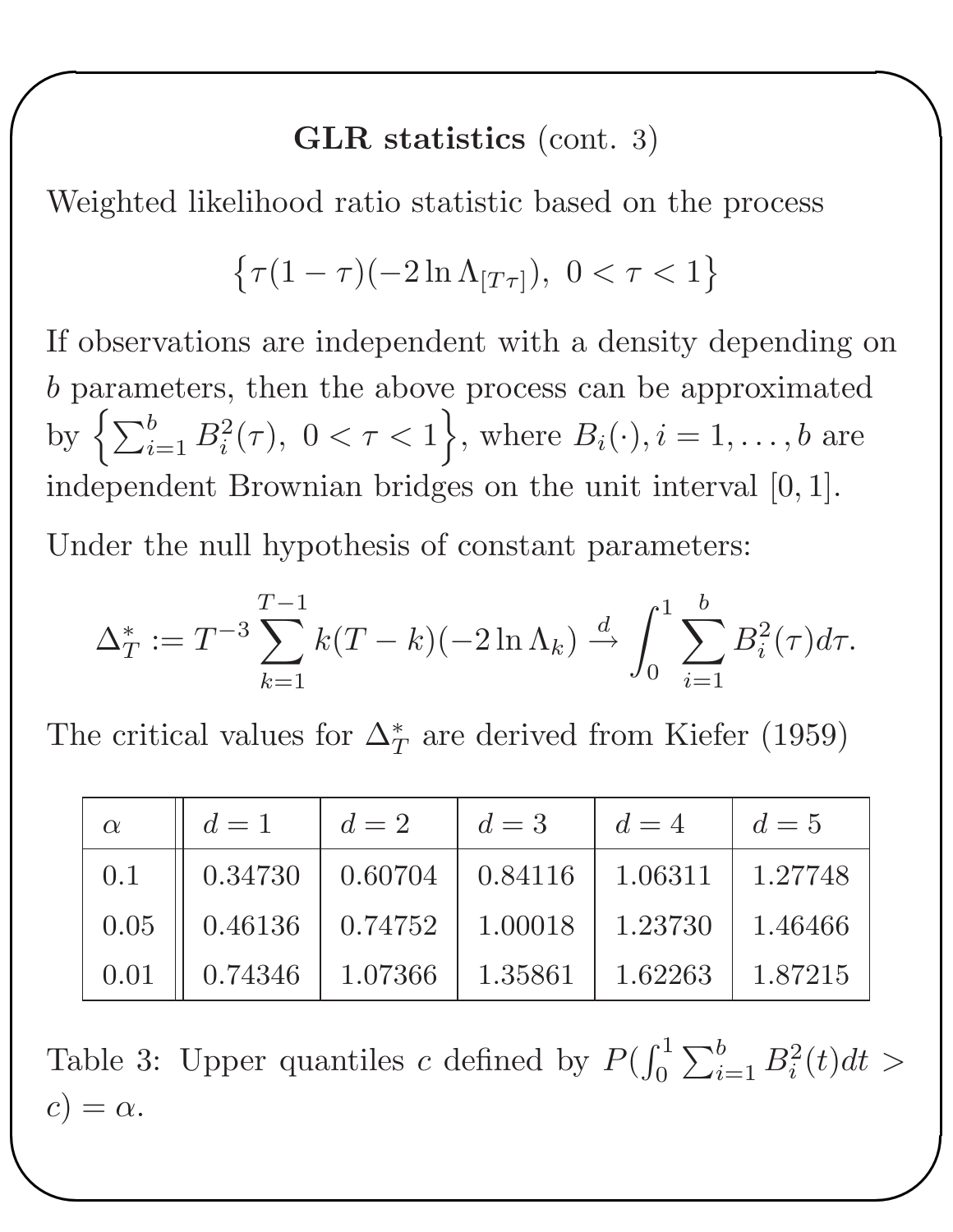#### Bootstrap based inference:

Since we do not known whether the previous results hold for process with weak dependence like GARCH processes, we resort to bootstrap based inference.

Choice for the optimal number of bootstrap by data driven procedure.

Let  $\hat{\tau}$  be the statistic of interest:

✬

✫

- 1. Compute  $\hat{\tau}$ , set  $B = B' = 99$ , and the statistics  $\tau_i^*$ . $_{j}^{\ast}$  ,  $j=1,\ldots,B.$
- 2. Compute the estimated bootstrap P-value  $\hat{P}^*(\hat{\tau})$  based on the B bootstrap samples:

$$
\hat{P}^*(\hat{\tau}) = \frac{1}{B} \sum_{i=1}^{B} \mathbf{I}[T^*_{T_i} > \hat{\tau}].
$$

Depending whether  $\hat{P}^*(\hat{\tau}) < \alpha$  or  $\hat{P}^*(\hat{\tau}) > \alpha$ , test, at the level  $\beta = 0.001$ , either the hypothesis that  $P^*(\hat{\tau}) \ge \alpha$  or  $P^*(\hat{\tau}) \leq \alpha$ . If the hypothesis is rejected, then stop, else go to step 3.

3. Set  $B = 2B' + 1$ . If B is too large, e.g.,  $B > B_{max} = 12{,}799$  then stop, else calculate  $\tau_i^*$  $j^*$  for a further  $B' + 1$  bootstrap samples, set  $B' = B$  and return to step 2.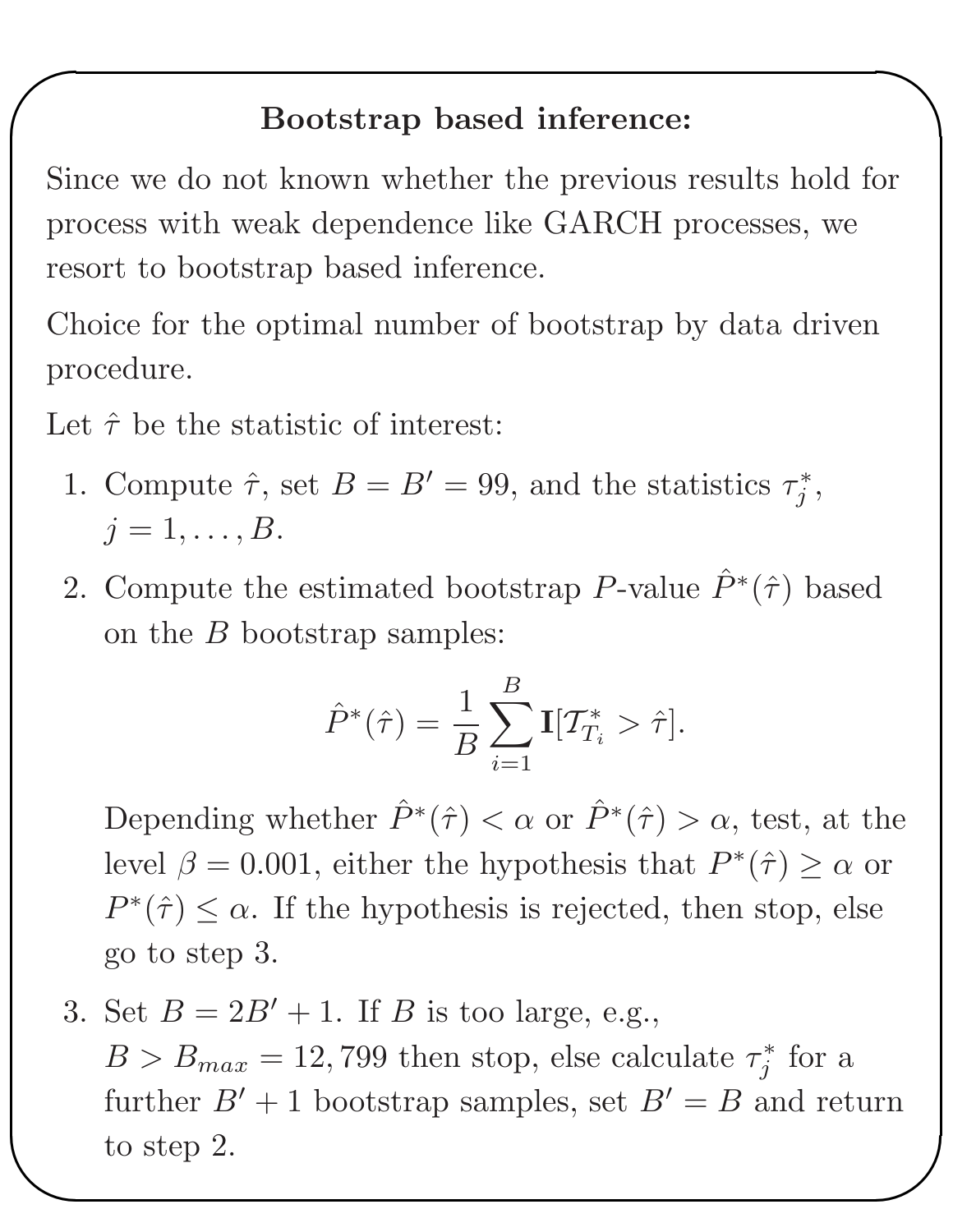#### Competing tests:

The tests considered here are "posteriori" tests, i.e., are applied when the whole series  $R_1, \ldots, R_T$  is observed. Alternative class of tests: "online" tests:

✬

✫

- We observe the series  $R_1, \ldots, R_m$ , with  $m \ll T$ . On this interval, the process is assumed homogeneous, i.e., its parameters are constant.
- We test for the occurence of a recent change at time  $t > m$ .

See Mikosch and Stărică (1999), Berkes, Gombay, Horváth and Kokoszka (2002).

We also considered test for a single change-point.

These tests can be adapted to situations of multiple change-points by using the binary segmentation procedure:

- A: Test for the presence of a single change point,
- B: Split the series in two at the detected change-point,
- C: Repeat procedure from A on the two segments, until no further change point is found.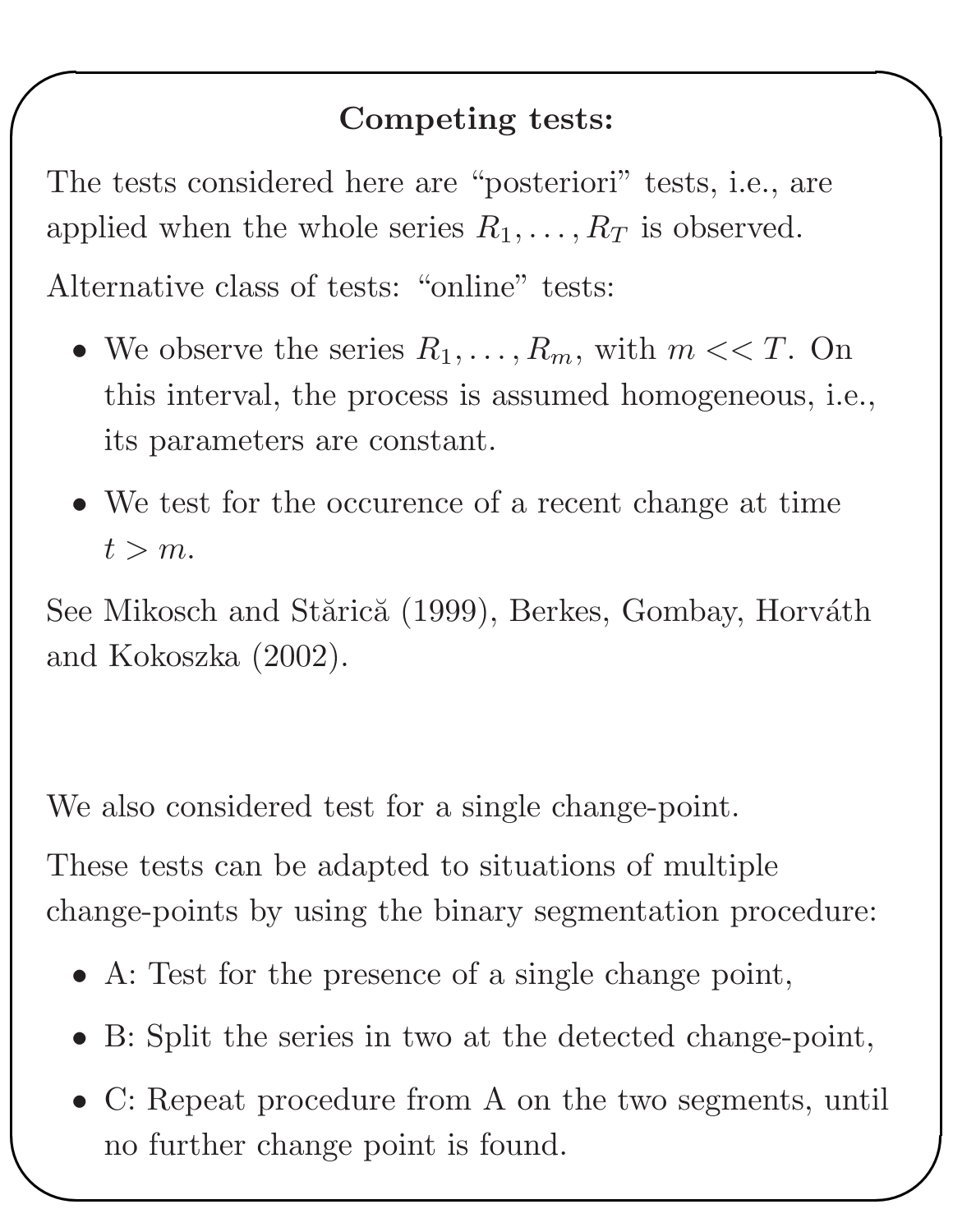Monte Carlo experiment: Size of the tests We consider three DGP which satisfy the null hypothesis: DGP 0a ARCH(1):

$$
\omega=0.1, \hspace{0.2cm}\beta=0, \hspace{0.2cm}\alpha=0.5.
$$

 $\bf DGP$  0b  $\rm GARCH(1,1)$ :

$$
\omega = 0.1, \ \beta = 0.3, \ \alpha = 0.3.
$$

DGP 0c ARCH(1)

✬

✫

$$
\omega = 0.1, \ \beta = 0, \ \alpha = 0.8.
$$

For **DGP 0c**, the fourth moment does not exist,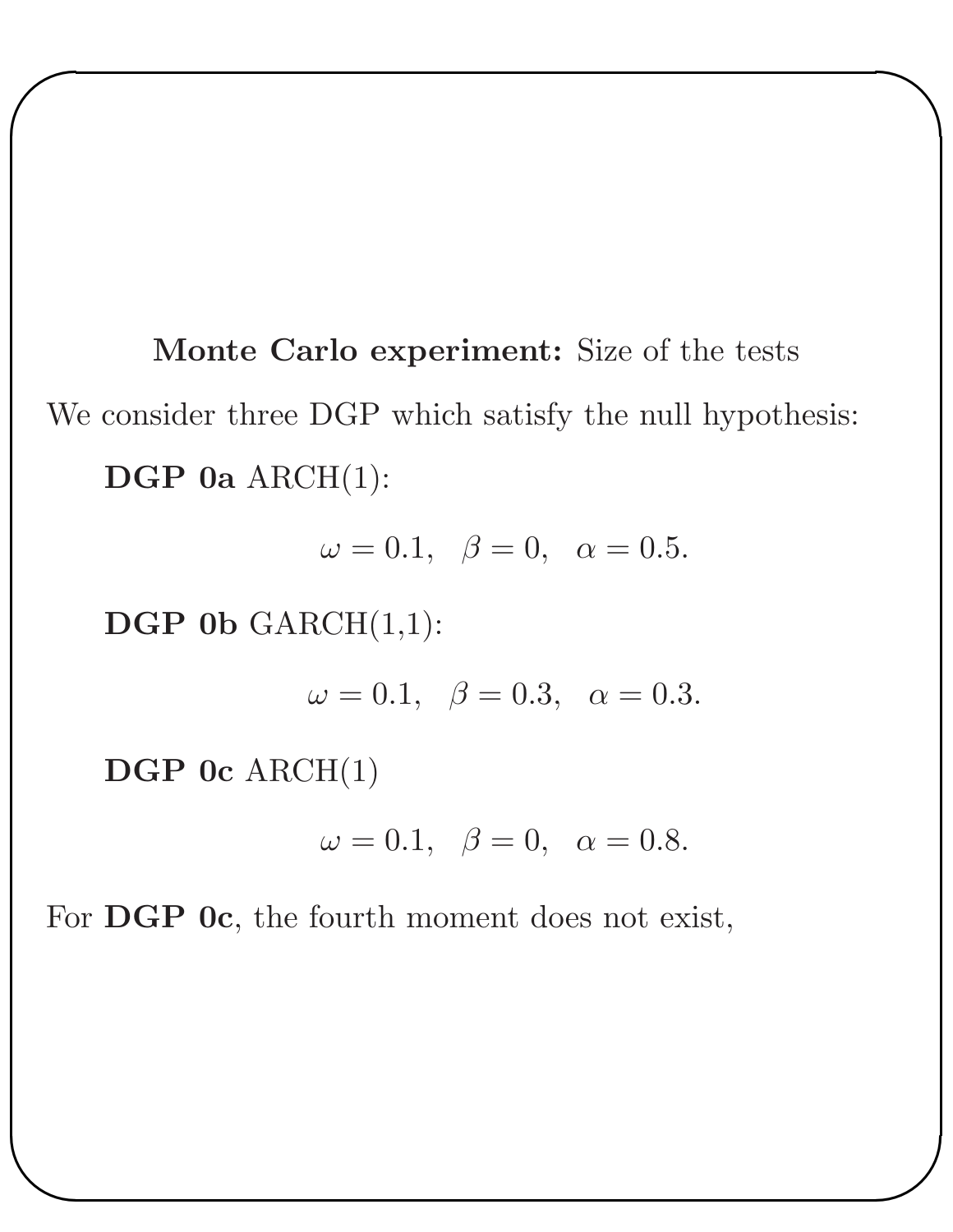## Monte Carlo experiment: Power of the tests. A) changes in parameters

 $\bf DGP 1 \text{ GARCH} (1,1) \text{ process with change-point in the}$ middle of the sample (large changes in parameters, large change in unconditional variance):

✬

$$
\omega = 0.1, \quad \beta = 0.3, \quad \alpha = 0.3, \quad t = 1, \dots, [T/2]
$$
  
\n $(\sigma^2 = 0.25),$   
\n $\omega = 0.15, \quad \beta = 0.65, \quad \alpha = 0.25, \quad t = [T/2] + 1, \dots, T$   
\n $(\sigma^2 = 1.5).$ 

 $\bf DGP$  2 GARCH $(1,1)$  process with change–point in the middle of the sample (large changes in parameters, small change in unconditional variance):

$$
\omega = 0.1, \ \beta = 0.3, \ \alpha = 0.3, \ t = 1, ..., [T/2]
$$

$$
(\sigma^2 = 0.25),
$$

$$
\omega = 0.125, \ \beta = 0.6, \ \alpha = 0.1, \ t = [T/2] + 1, ..., T
$$

$$
(\sigma^2 = 0.4667).
$$

**DGP 3** GARCH $(1,1)$  process with change–point, such that the unconditional variance remains unchanged ( $\sigma^2 = 0.25$ )

$$
\omega = 0.1, \ \beta = 0.3, \ \alpha = 0.3, \ t = 1, ..., [T/2],
$$

$$
\omega = 0.15, \ \beta = 0.25, \ \alpha = 0.15, \ t = [T/2] + 1, ..., T
$$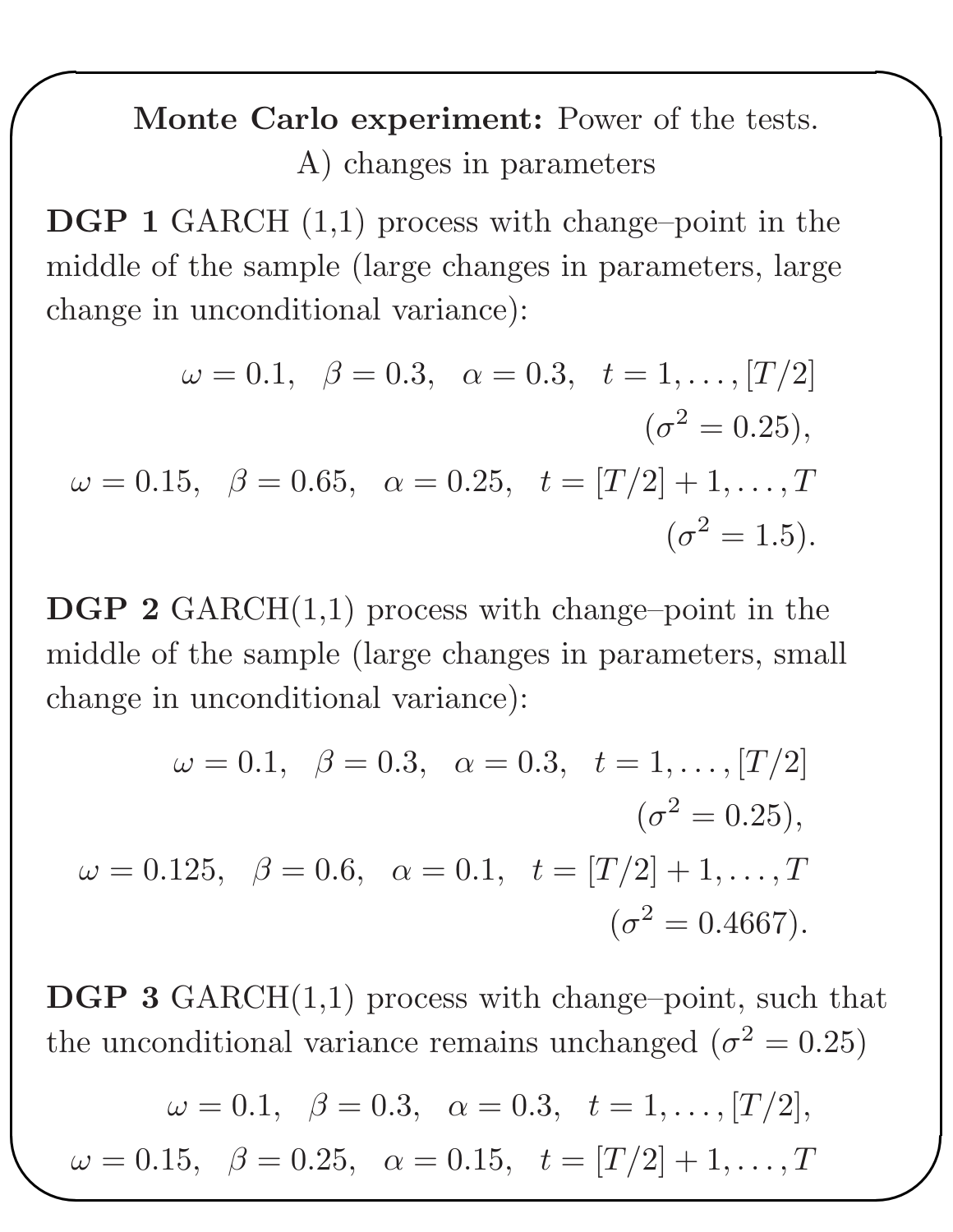# Monte Carlo experiment: Power of the tests. A) changes in parameters (cont.)

**DGP** 4 Smooth transition  $GARCH(1,1)$  process,

$$
\sigma_t^2 = \omega + \omega^* F(t, [T/2]) + (\beta + \beta^* F(t, [T/2])) \sigma_{t-1}^2 + (\alpha + \alpha^* F(t, [T/2])) y_{t-1}^2,
$$

with

✫

✬

$$
\begin{array}{rcl}\n\omega & = & 0.1, \ \beta = 0.3, \ \alpha = 0.3, \\
\omega^* & = & 0.05, \ \beta^* = 0.35, \ \alpha^* = -0.05, \ \gamma = 0.05,\n\end{array}
$$

• 
$$
F(t,k) = (1 + \exp(-\gamma(t-k)))^{-1},
$$

•  $\gamma$  strictly positive parameter controlling the smoothness of the transition.

If  $\gamma$  is large, this DGP reduces to DGP 1.

With  $\gamma = 0.05$ , i.e., the transition between the two processes is smooth.

This DGP is of interest for economic variables, the transition of which is smooth, see e.g., Hagerud (1997), Gonzalez-Rivera (1998) and Teräsvirta (1998).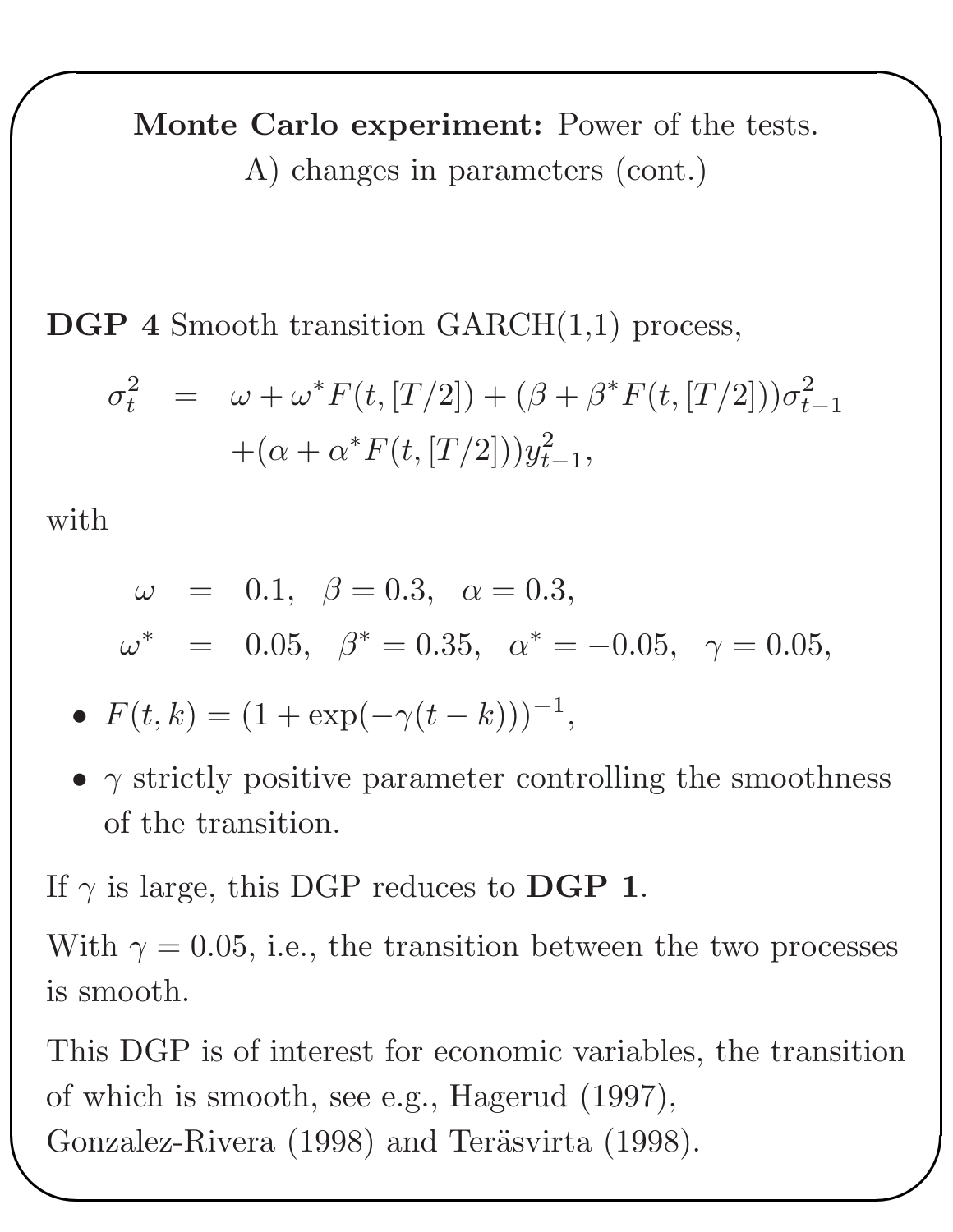Monte Carlo experiment: Power of the test. B) change-point near one extreme of the sample.

✬

✫

**DGP 5** GARCH $(1,1)$ : similar to **DGP 1**, except that the change–point occurs in the first third of the sample:

$$
\begin{array}{rcl}\n\omega & = & 0.1, \ \beta = 0.3, \ \alpha = 0.3, \ \ t = 1, \dots, [T/3] \\
\omega & = & 0.15, \ \ \beta = 0.65, \ \ \alpha = 0.25 \ \ t = [T/3] + 1, \dots, T\n\end{array}
$$

**DGP 6** GARCH $(1,1)$ : similar to **DGP 1**, except that the change–point occurs in the first sixth of the sample:

$$
\begin{array}{rcl}\n\omega & = & 0.1, \quad \beta = 0.3, \quad \alpha = 0.3 \quad t = 1, \dots, [T/6] \\
\omega & = & 0.15, \quad \beta = 0.65, \quad \alpha = 0.25 \quad t = [T/6] + 1, \dots, T\n\end{array}
$$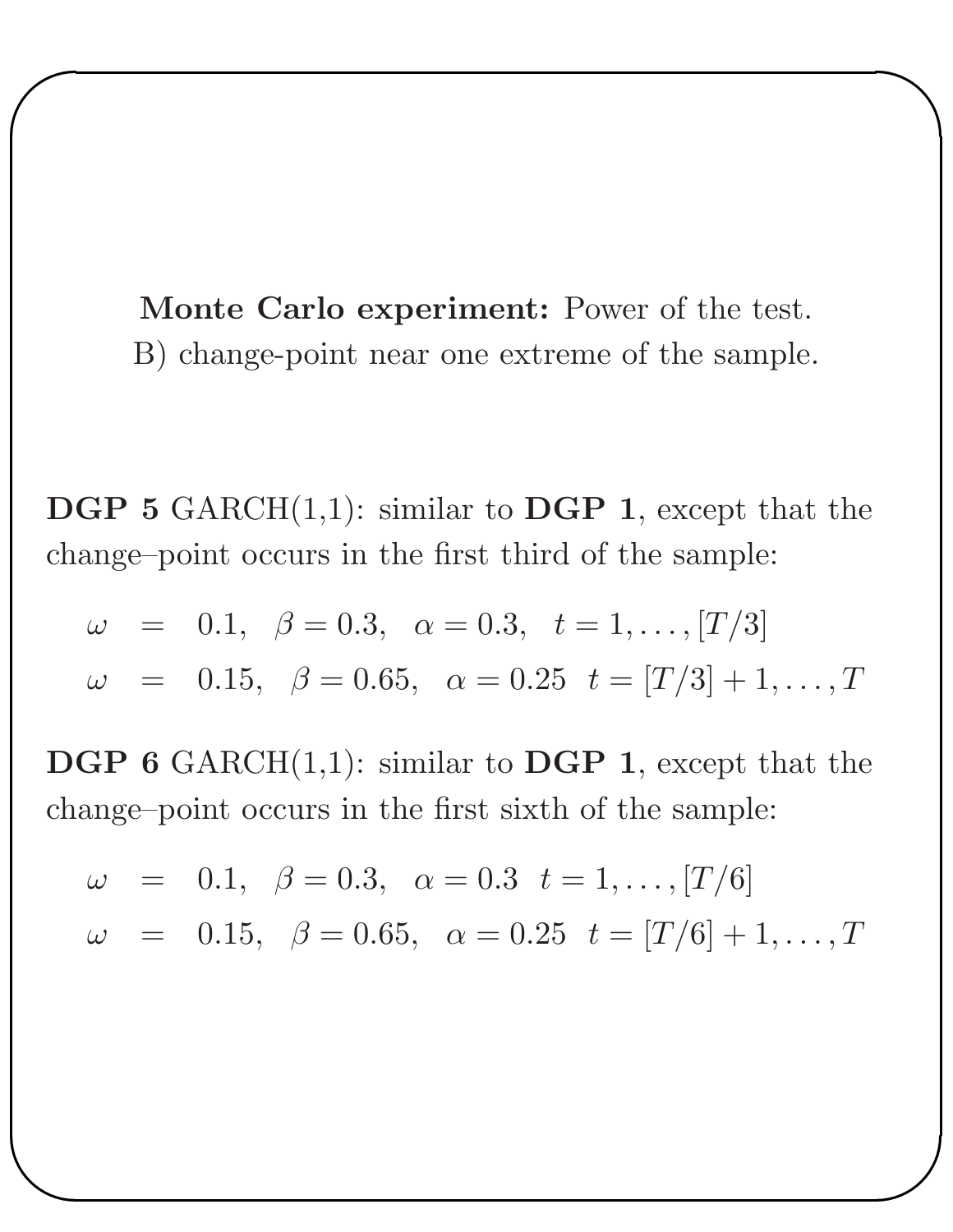## Monte Carlo experiment: Power of the test. C) changes in the innovations

For all cases:  $GARCH(1,1)$  with constant parameters but with a change in the distribution of the innovations in the middle of the sample: the parameters are the same as in **DGP 0b**, but the distribution of the innovations  $\varepsilon_t$  changes as follows:

#### DGP 7

✫

✬

$$
\varepsilon_t \sim N(0, 1), \quad t = 1, \dots, [T/2],
$$
  
\n $\varepsilon_t \sim t(7), \quad t = [T/2] + 1, \dots, T$ 

**DGP 8** the innovations  $\varepsilon_t$  for the second half of the sample follow a centralized and standardized  $\chi^2(5)$  distribution:

$$
\varepsilon_t \sim N(0, 1), \quad t = 1, \ldots, [T/2],
$$
  
\n $\varepsilon_t \sim \chi^2(5), \quad t = [T/2] + 1, \ldots, T$ 

**DGP 9** the innovations  $\varepsilon_t$  for the second half of the sample follow a Laplace (two–sided exponential) distribution:

$$
\varepsilon_t \sim N(0, 1), \quad t = 1, \dots, [T/2],
$$
  

$$
\varepsilon_t \sim \text{Lap}(2^{-1/2}), \quad t = [T/2] + 1, \dots, T
$$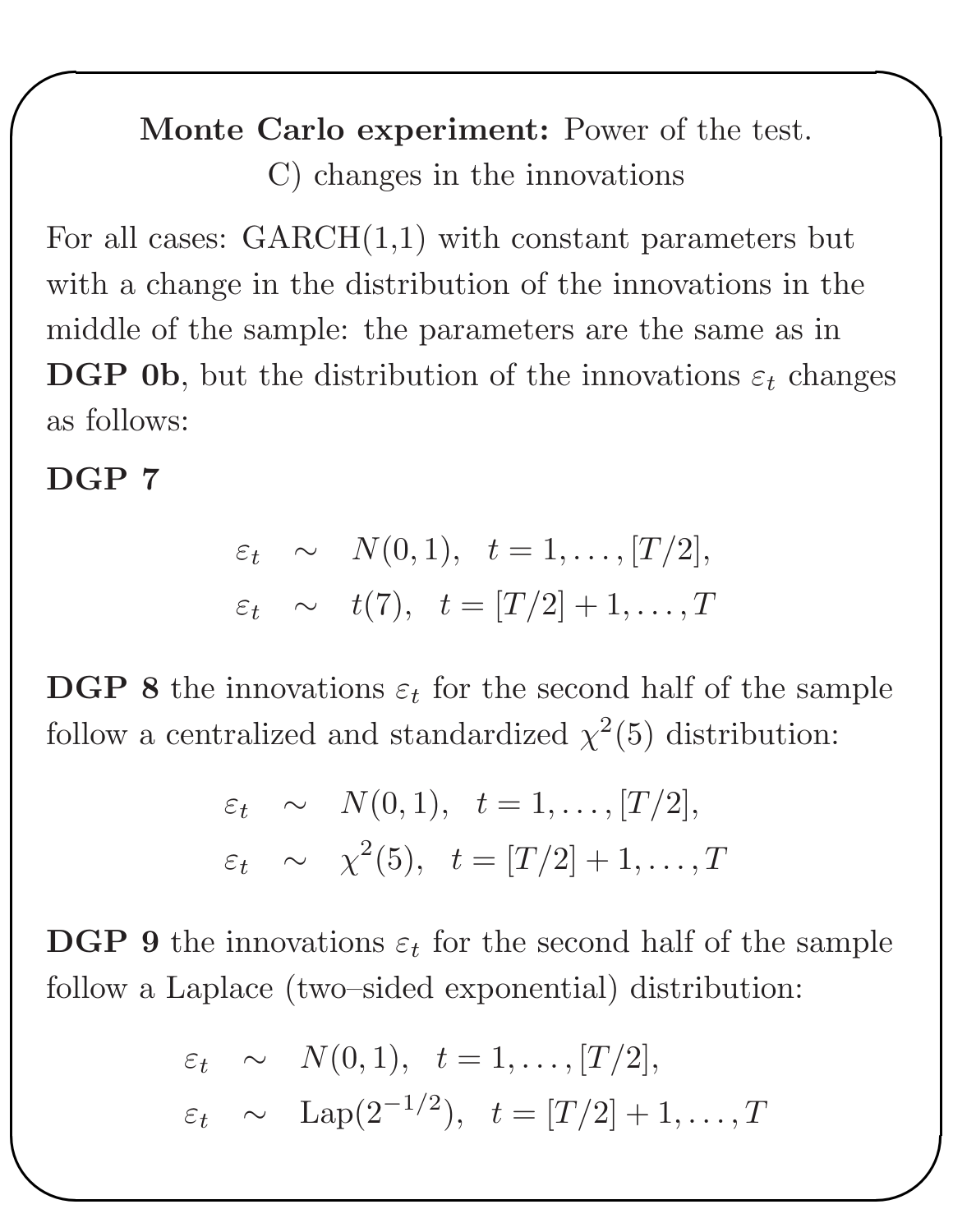### Conclusions from Monte Carlo results

✬

- GLR tests appear more powerful than tests based on the empirical process of residuals, i.e., CVM and KS tests, except for the case of the change in distribution from the Normal to the Laplacian, which is strongly leptokurtic: the residuals have then a different distribution after and before the change,
- Power of the test increases with the magnitude of the changes in the unconditional variance of the process,
- Asymptotic test  $\Lambda$  has incorrect size and its power is smaller than the power of the bootstrap test  $\Lambda$ ,
- the CVM and the Weighted Likelihood Ratio  $\Delta$ asymptotic tests have the correct size,
- The WLR test  $\Delta$  is recommended for single change point analysis.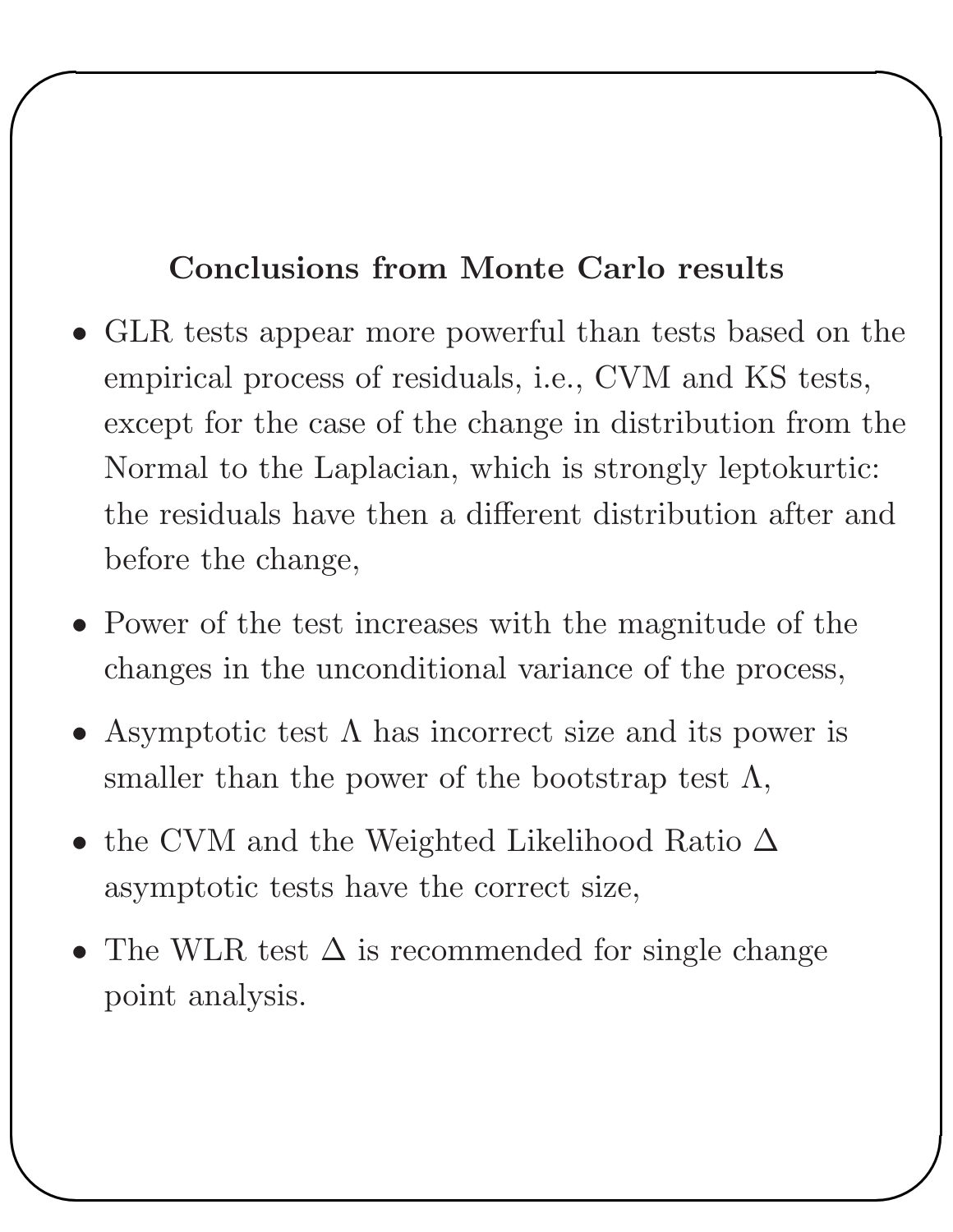



Figure 1: Size–Power Curves. DGP 1.300 Observations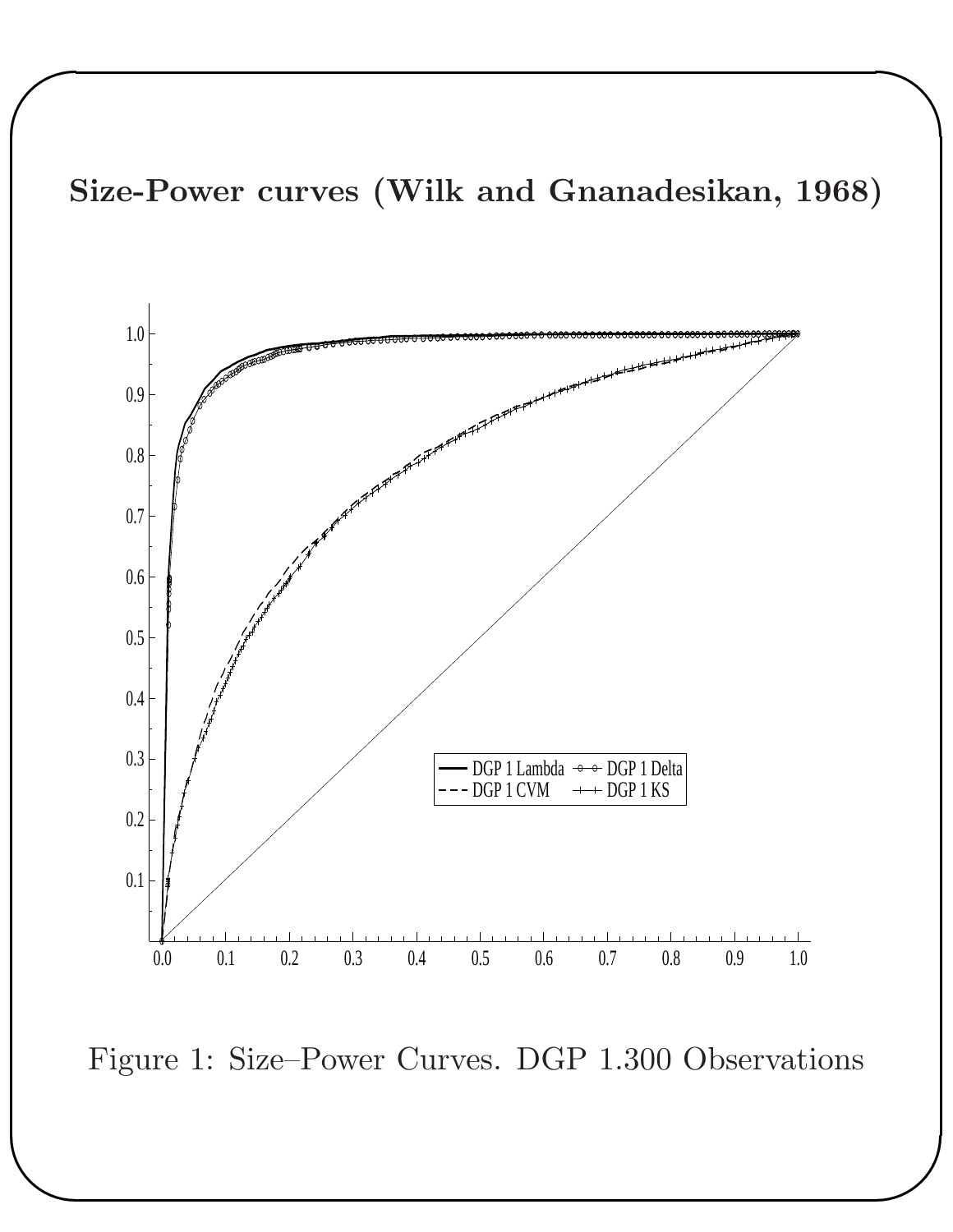

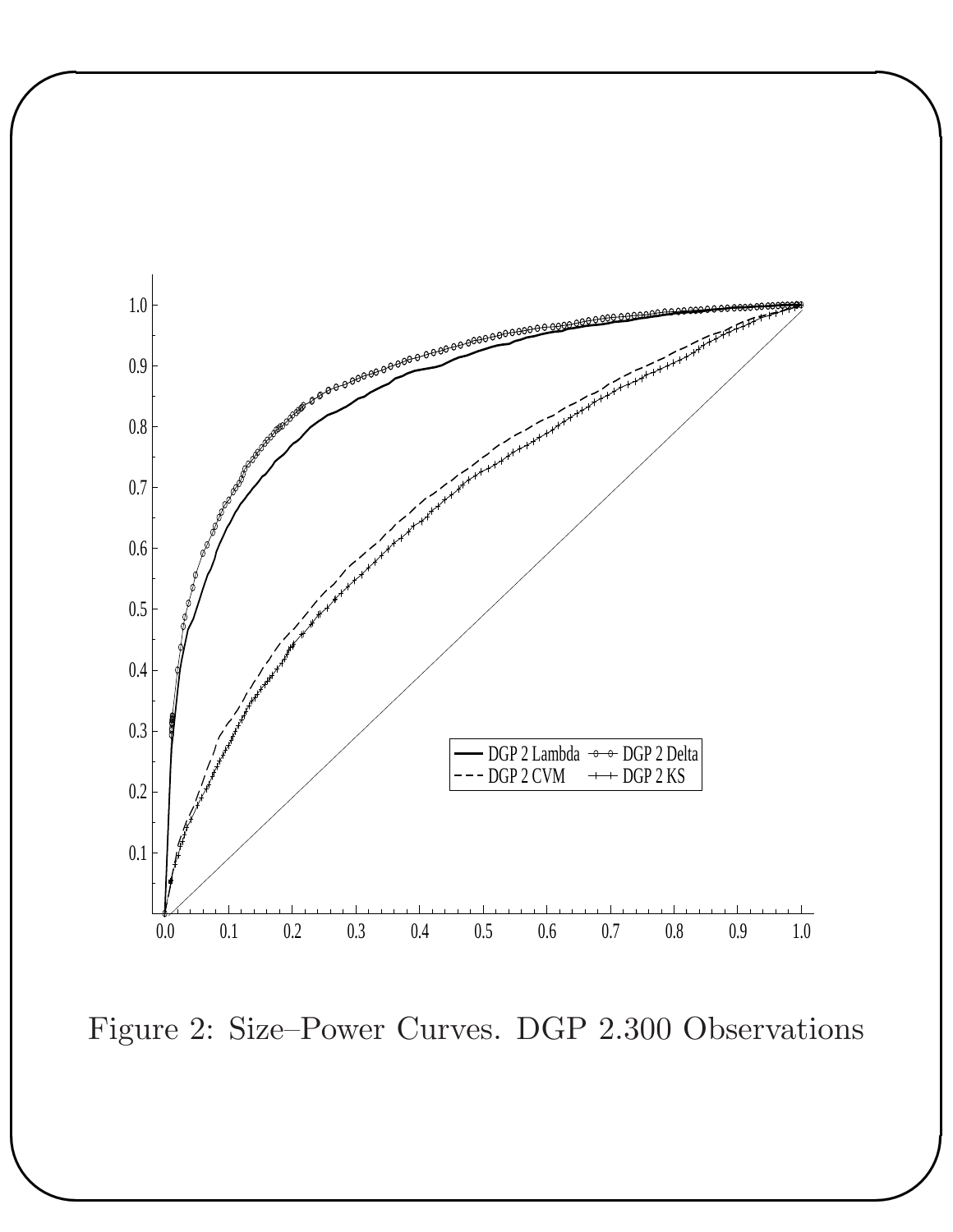

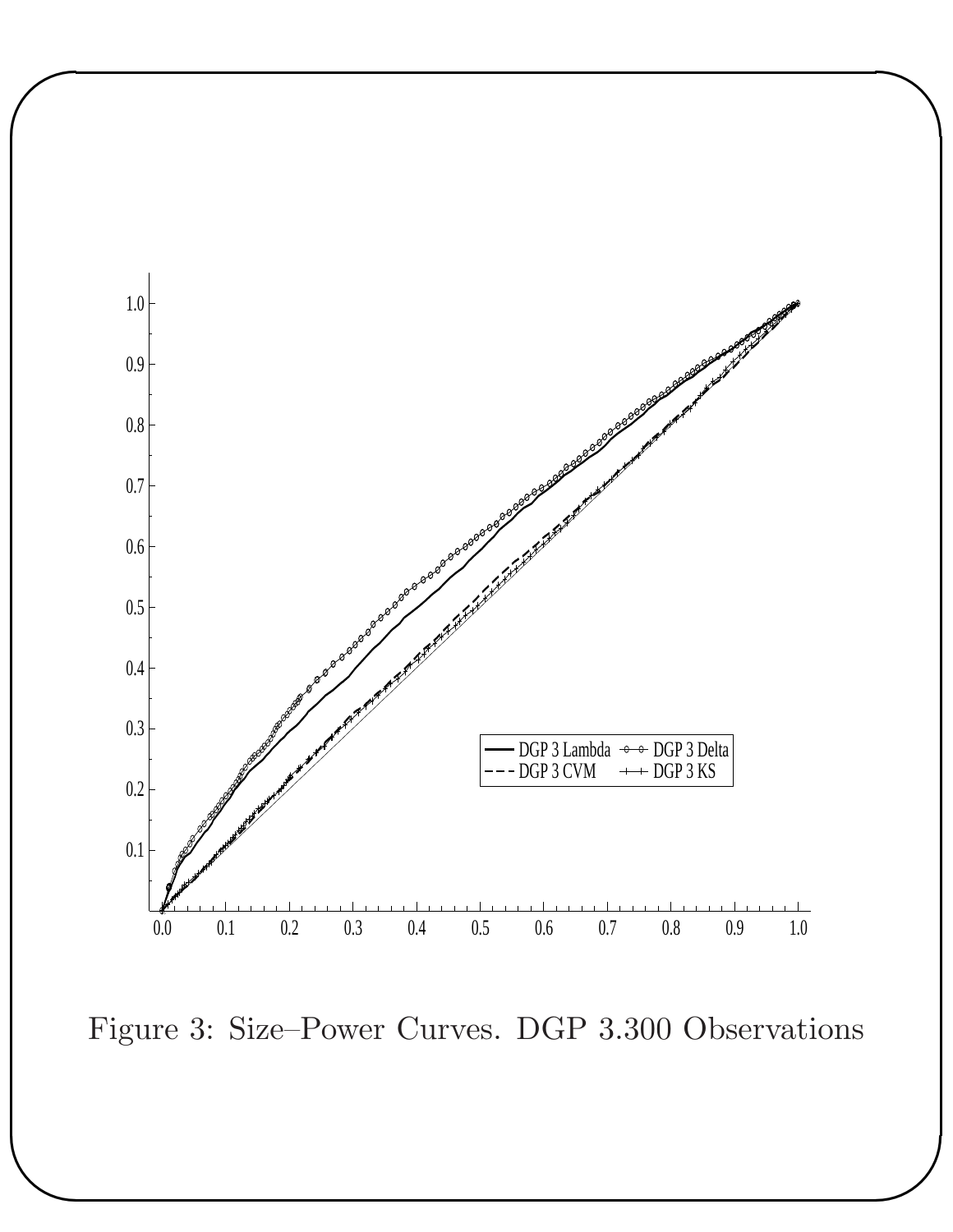

Figure 4: Size–Power Curves. DGP 4.300 Observations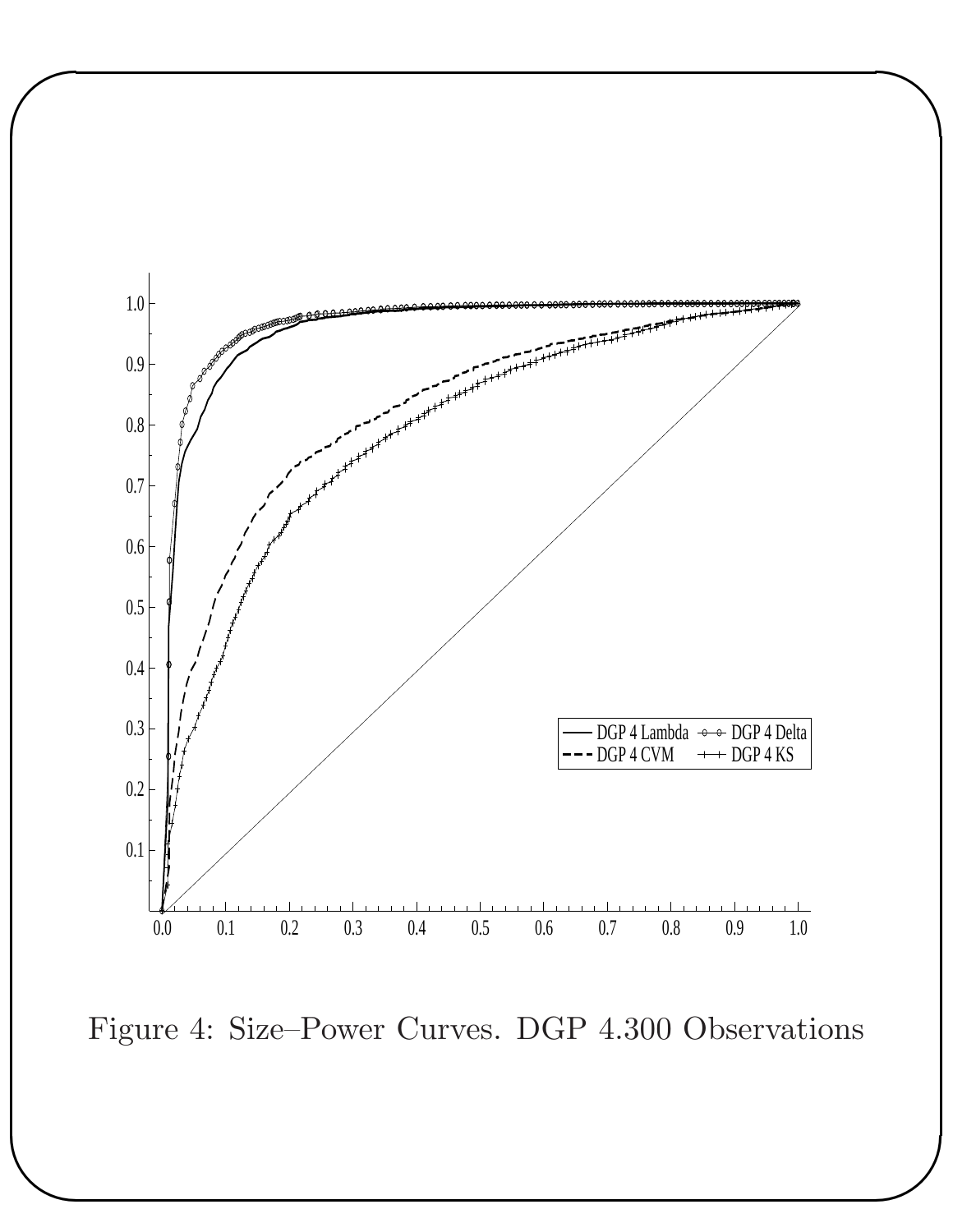

Figure 5: Size–Power Curves. DGP 5.300 Observations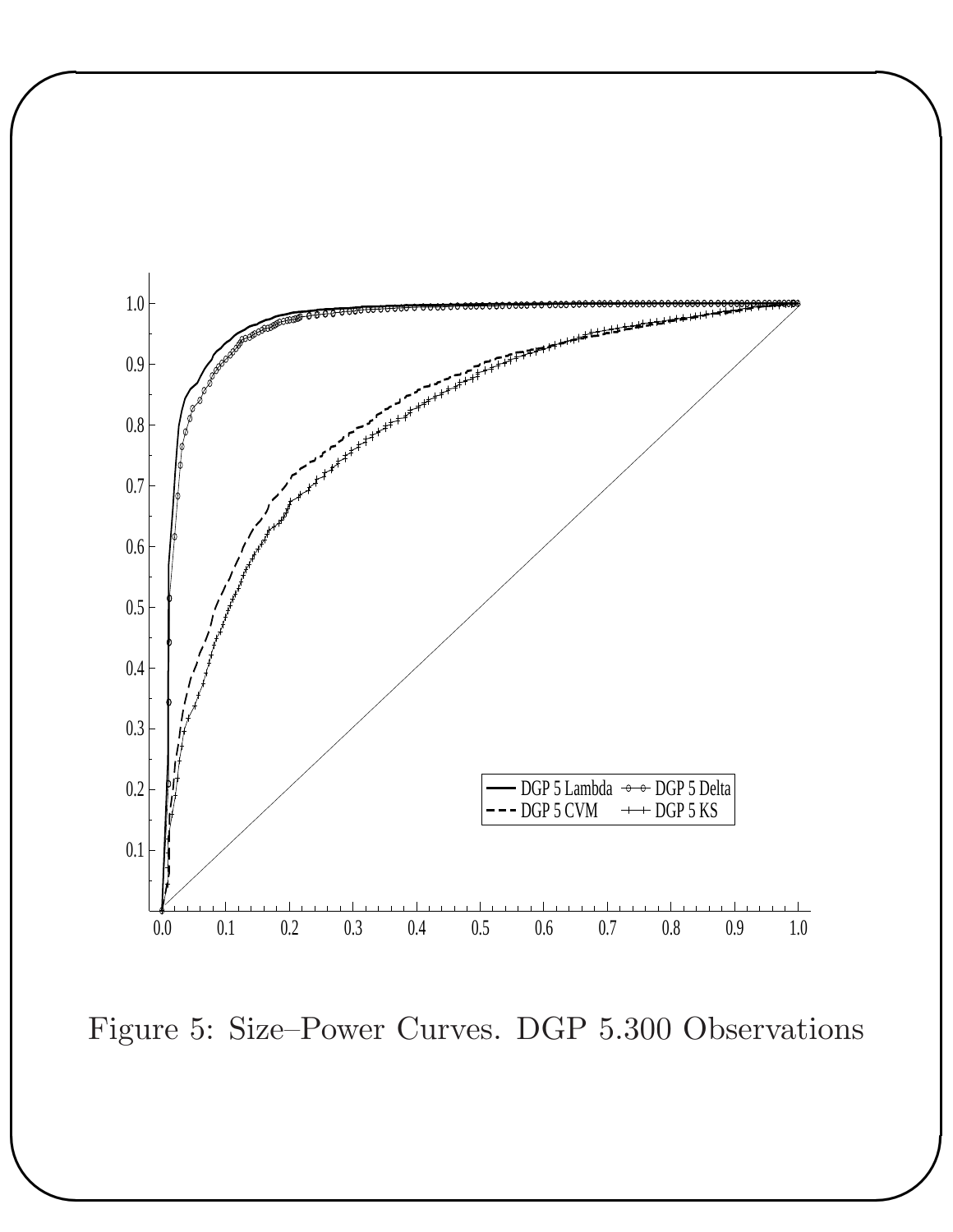

Figure 6: Size–Power Curves. DGP 6.300 Observations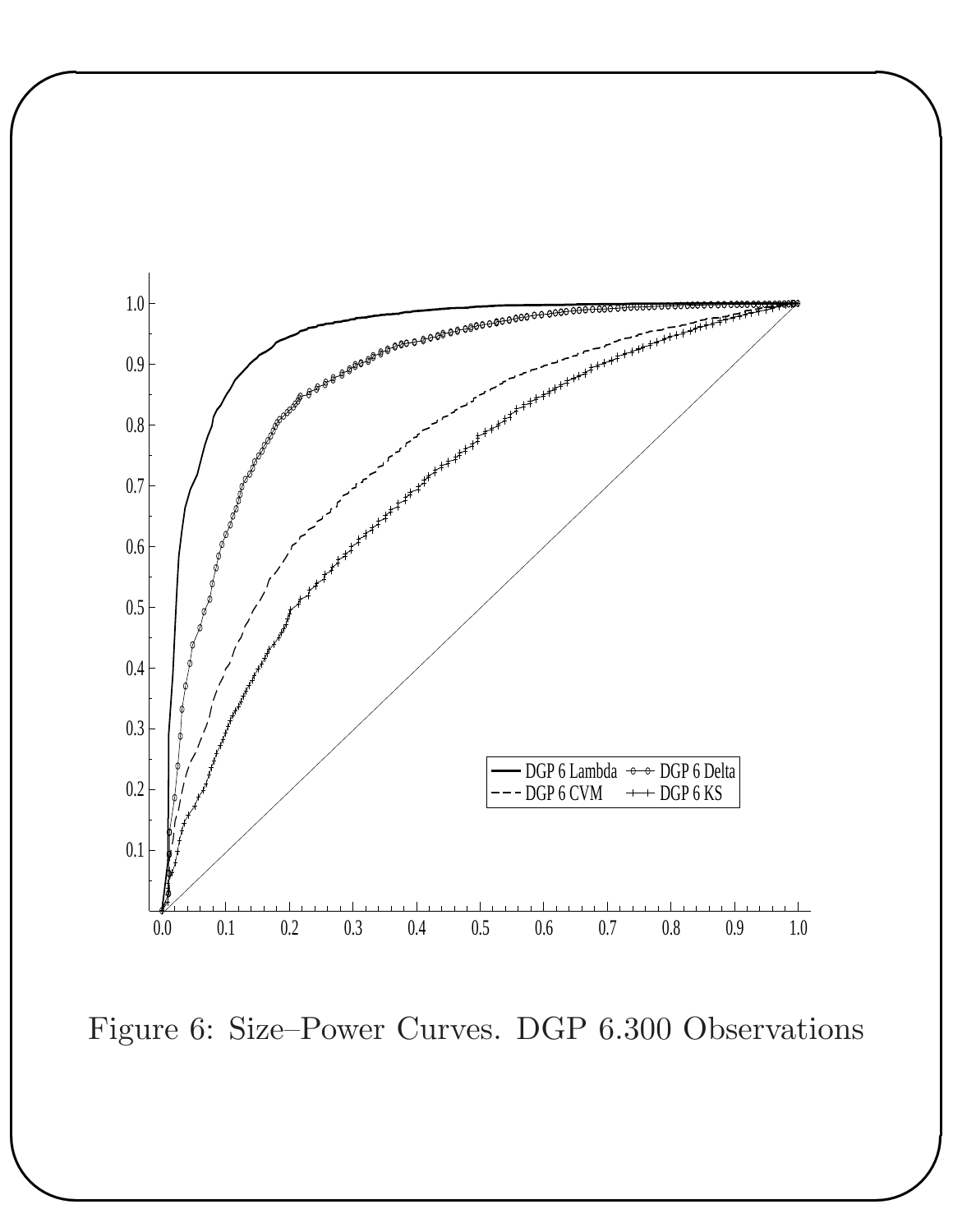

Figure 7: Size–Power Curves. DGP 7.300 Observations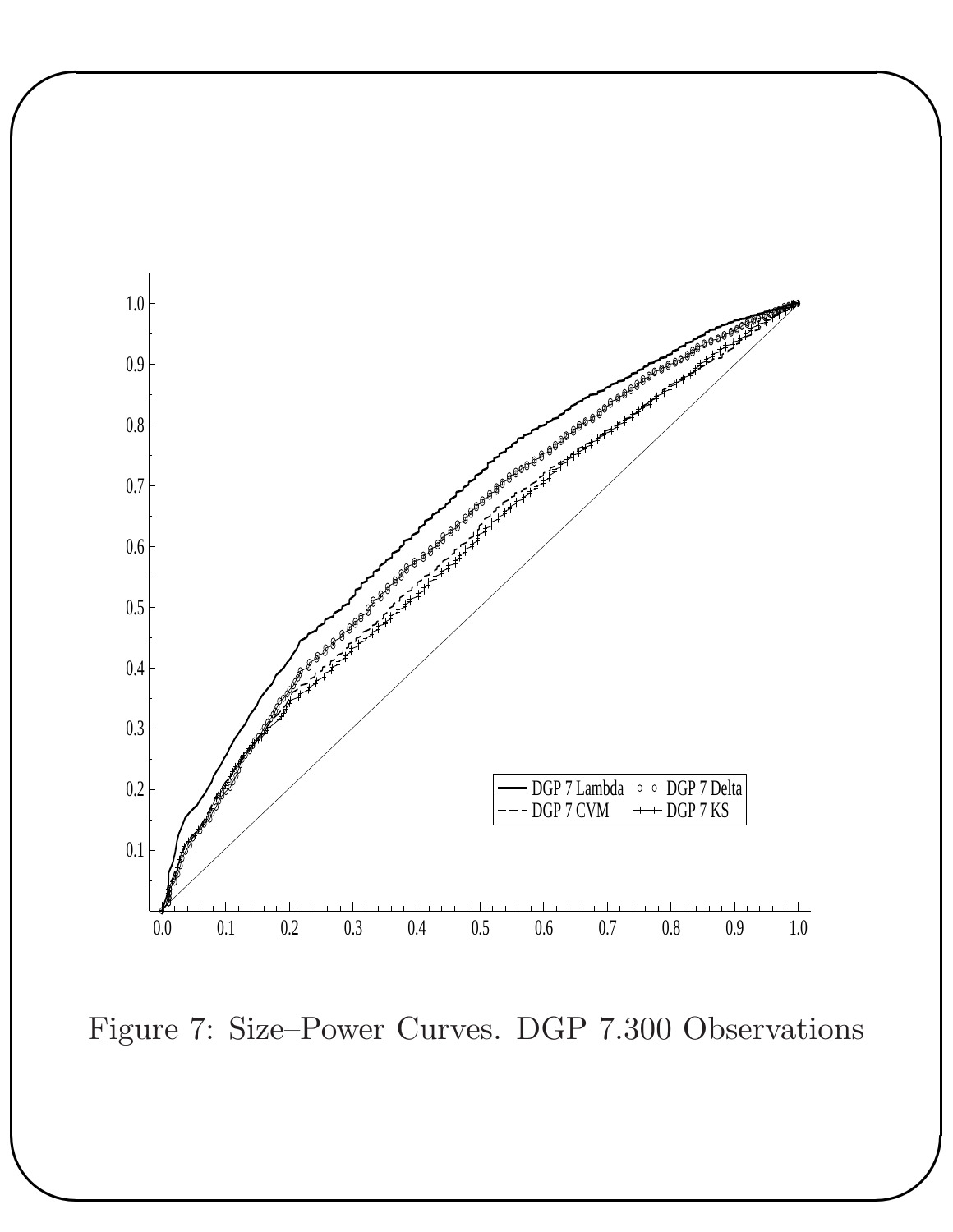

Figure 8: Size–Power Curves. DGP 8.300 Observations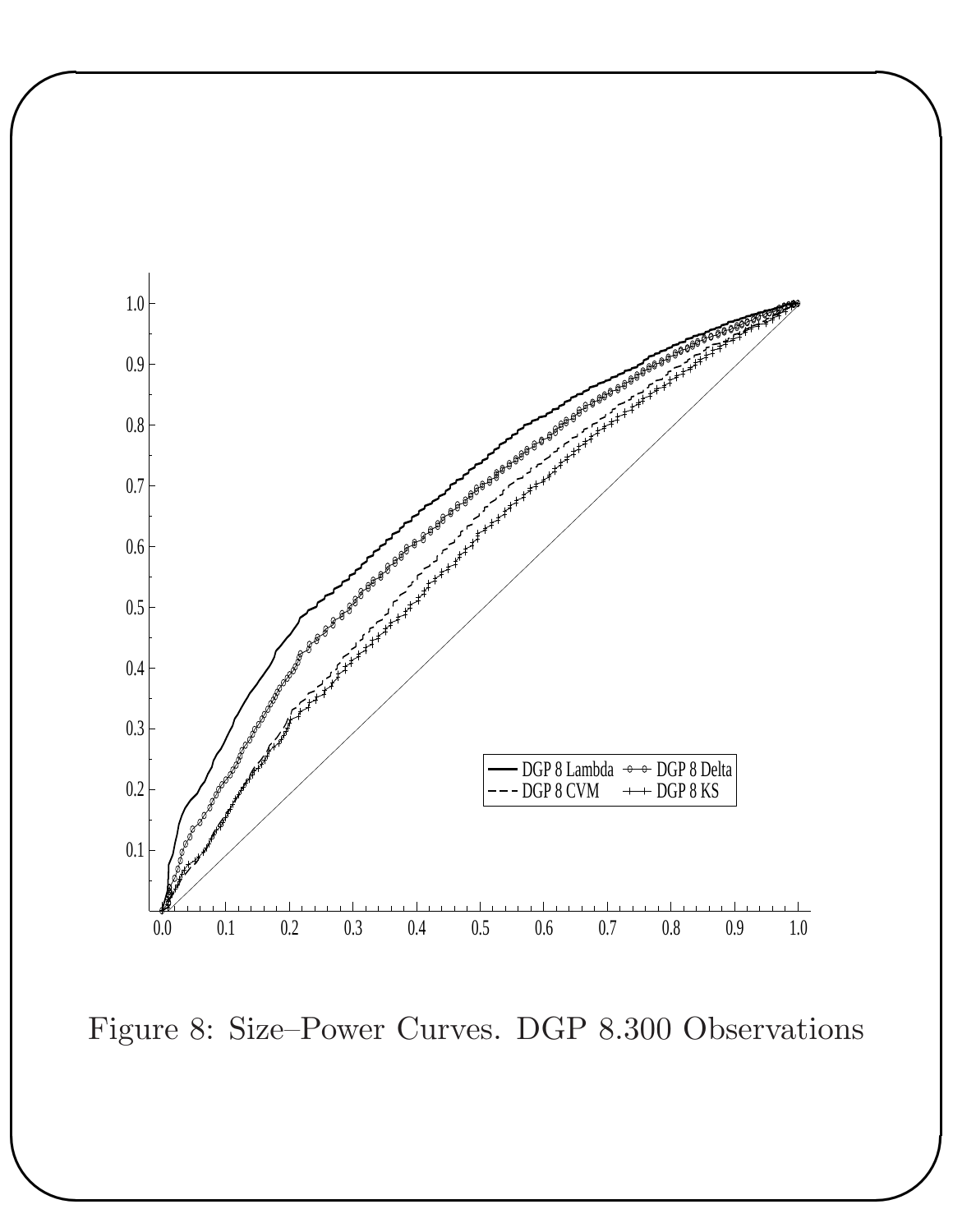

Figure 9: Size–Power Curves. DGP 9.300 Observations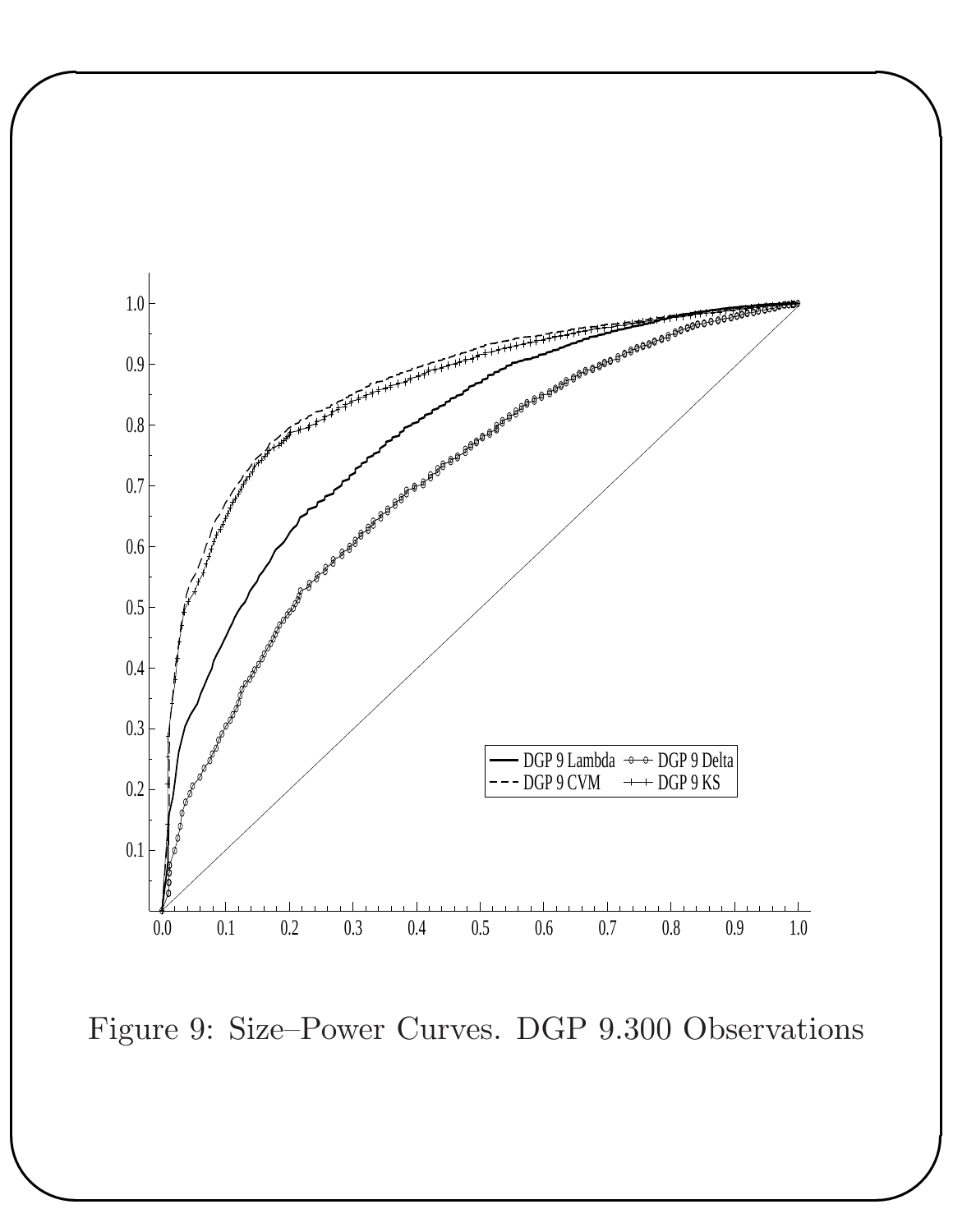## Application to financial time series:

✬

✫

We consider financial time series: FX rates, indices, returns on equities in the technological and the banking sector:

Evidence for the presence of changes in the volatility processes can be deduced by a semiparametric analysis of the long-range dependence properties of the series of absolute returns  $|R_t|$ .

Comparison between the estimated scaling parameter obtained with

- the local Whittle estimator; see Robinson (1995),
- the estimator based on the wavelets; see Abry, Flandrin, Taqqu, Veitch (2002),

Both estimators are based on the assumption that the spectrum of a long–memory process has the form:

$$
f(\lambda) \sim c_f \lambda^{-\vartheta}, \quad \lambda \to 0_+,
$$

Unlike the local Whittle estimator, the wavelet estimator of the scaling parameter is unaffected by changes in the mean of the series,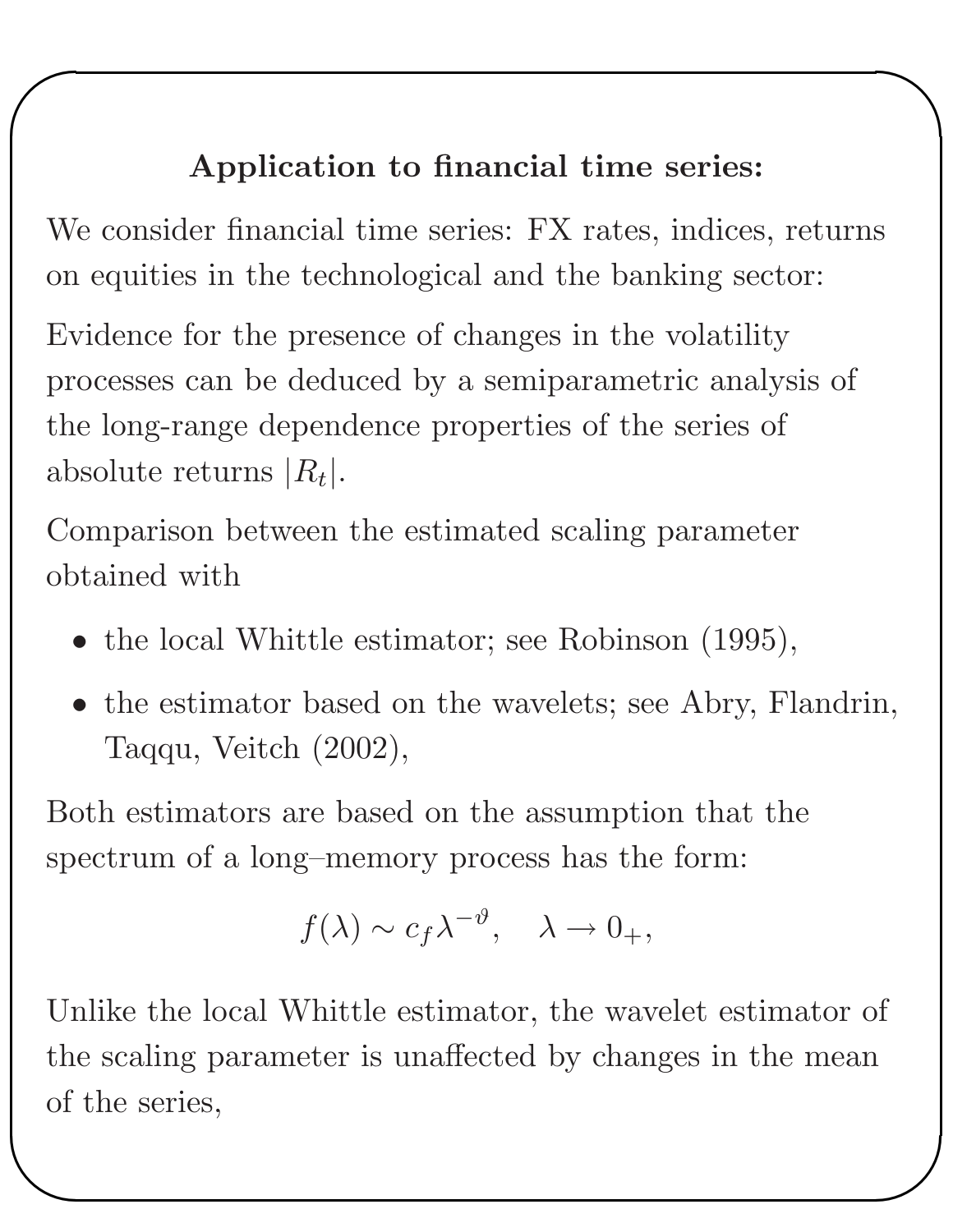Veitch and Abry (1999): estimator of  $\vartheta$ , which uses the independence properties of the wavelet coefficients  $d_x(j, k)$ for fractional Gaussian noise and related LRD processes. The wavelets coefficients are defined as

✬

✫

$$
d_x(j,k) = \langle x, \psi_{j,k} \rangle,
$$

where  $\psi_{j,k}$  is a family of wavelet basis functions  $\{\psi_{j,k} = 2^{-j/2}\psi_0(2^{-j}t - k\}, j = 1, \dots, J$  are the octaves or scales,  $k \in \mathcal{Z}$ ,  $\psi_0$  is the mother wavelet, which has N zero moments, with  $\mathcal{N} \geq 1$ , i.e.,

$$
\int t^k \psi_0(t) dt \equiv 0, \quad k = 0, \dots, \mathcal{N} - 1.
$$

By construction, the family of wavelet basis functions is scale invariant:

$$
Ed_x(j, \cdot)^2 = 2^{j\vartheta} c_f C, \quad \text{with} \quad C = \int |\lambda|^{-\vartheta} |\Psi_0(\lambda)|^2 d\lambda,
$$

where  $|\Psi_0(\lambda)|$  is the Fourier transform of the mother wavelet  $\psi_0$ .

The scaling parameter  $\vartheta$  is estimated from the slope of the linear regression

$$
\log_2 (Ed_x(j, \cdot)^2) = j\vartheta + \log_2(c_f C).
$$

We use the Daubechies wavelets, with  $\mathcal{N} = 4$ .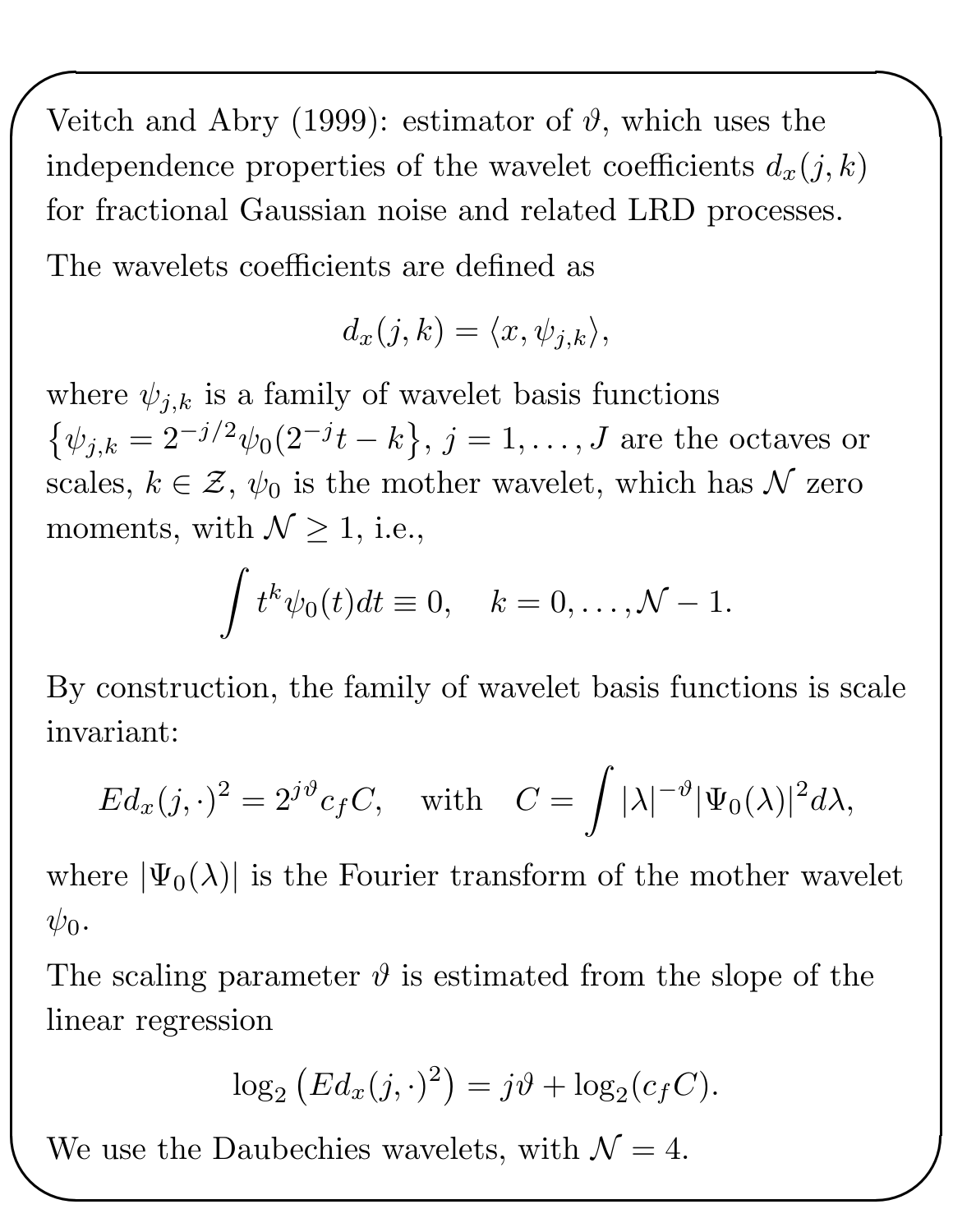The wavelet estimator has approximately the following asymptotic distribution

✬

✫

$$
\sqrt{n}(\hat{\vartheta} - \vartheta) \sim N\left(0, \frac{1}{\ln^2(2)2^{1-j_1}}\right),\,
$$

where  $j_1$  is the lowest octave, the LRD behavior being captured by the octaves larger than  $j_1$ .

Local Whittle estimator: replace the expression of the spectrum by its approximation in the Whittle estimator:

$$
\hat{\vartheta} = \arg \min_{\vartheta} \left\{ \ln \left( \frac{1}{m} \sum_{j=1}^{m} \frac{I(\lambda_j)}{\lambda_j^{-\vartheta}} \right) - \frac{\vartheta}{m} \sum_{j=1}^{m} \ln(\lambda_j) \right\},\right\}
$$

 $I(\lambda_i)$  is the periodogram evaluated on a set of m Fourier frequencies  $\lambda_j = \pi j/T, j = 1, \ldots, m \ll [T/2],$ 

Bandwidth parameter satisfies:  $1/m + m/T \rightarrow 0$  as  $T \rightarrow \infty$ . Under appropriate conditions, i.e;, differentiability of the spectrum near the zero frequency and existence of a moving average representation, the estimator has the following asymptotic distribution

$$
\sqrt{m}(\hat{\vartheta}-\vartheta) \stackrel{d}{\rightarrow} N(0,1),
$$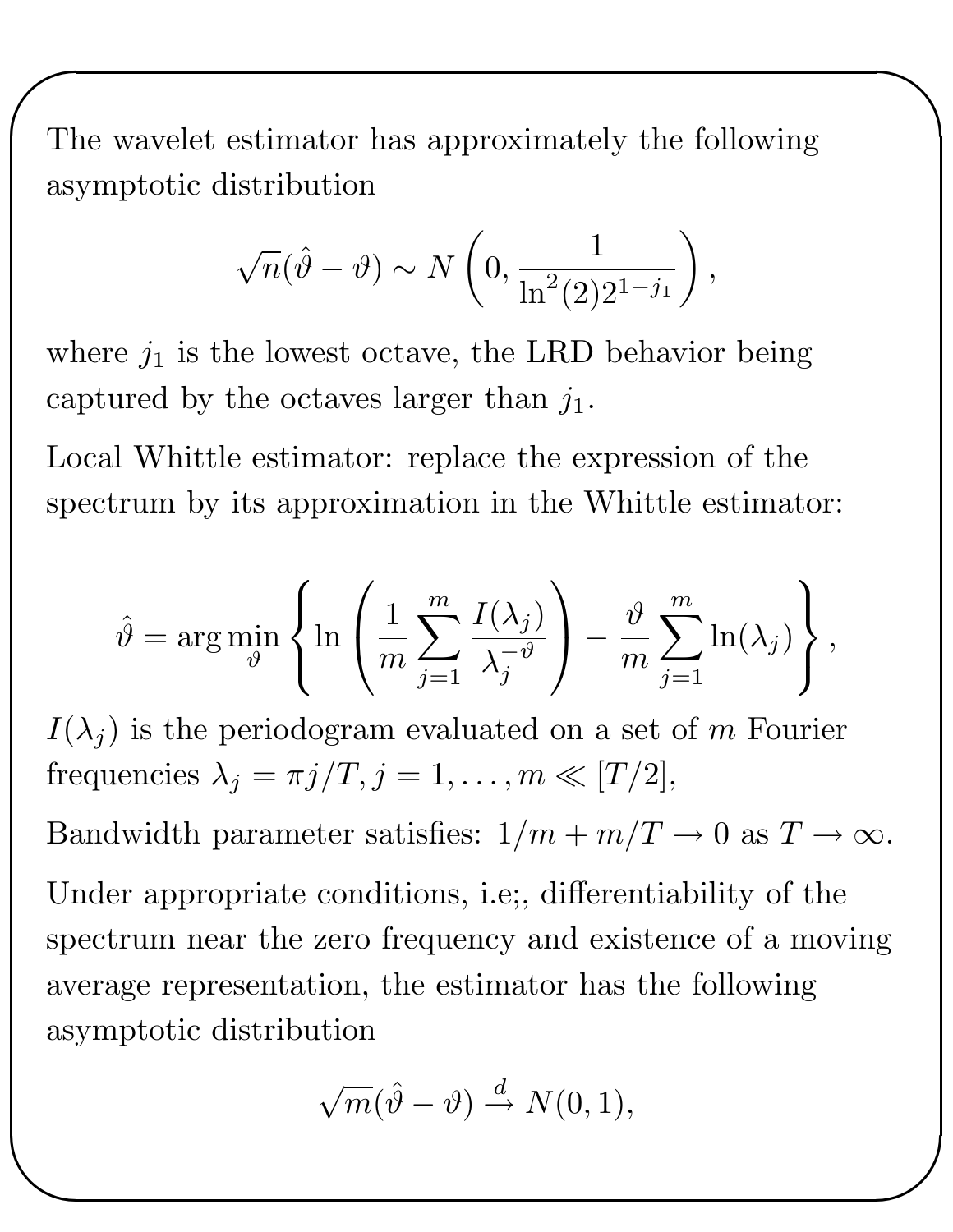Estimates of the scaling parameter  $\vartheta$ . Standard errors in parentheses.

✬

|                 | Local Whittle  | Wavelet        |
|-----------------|----------------|----------------|
| GBP-USD         | 0.5916(0.1387) | 0.1260(0.0919) |
| $S\&P500$       | 0.6048(0.0619) | 0.1451(0.0919) |
| <b>FTSE 100</b> | 0.6378(0.1222) | 0.1036(0.0919) |
| <b>NASDAQ</b>   | 0.5875(0.0816) | 0.0927(0.0919) |
| <b>IBM</b>      | 0.3628(0.1104) | 0.1770(0.0919) |
| Dell            | 0.7470(0.1387) | 0.0200(0.0919) |
| Oracle          | 0.6012(0.1139) | 0.1021(0.0919) |
| <b>SAP</b>      | 0.5017(0.1231) | 0.3747(0.0919) |
| Microsoft       | 0.6407(0.1291) | 0.1528(0.0919) |
| <b>BNP</b>      | 0.3585(0.1260) | 0.1941(0.0919) |
| BoA             | 0.2230(0.0814) | 0.1862(0.0919) |
| Citygroup       | 0.6224(0.1240) | 0.2047(0.0919) |
| <b>HSBC</b>     | 0.3122(0.0962) | 0.1980(0.0919) |
| Lloyds          | 0.7470(0.1387) | 0.1366(0.0919) |
| <b>JPM</b>      | 0.5174(0.1104) | 0.1332(0.0919) |